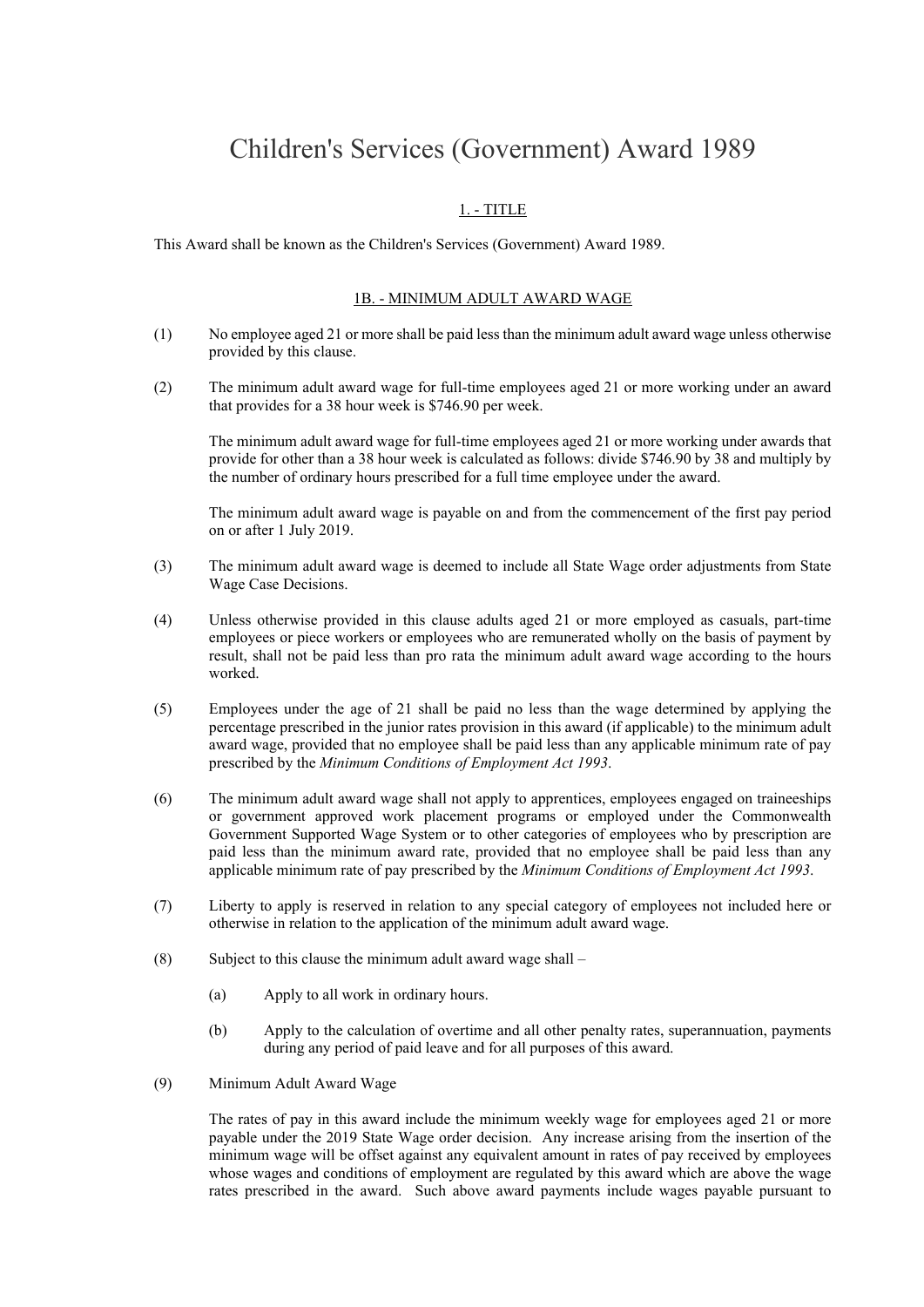enterprise agreements, consent awards or award variations to give effect to enterprise agreements and over award arrangements. Absorption which is contrary to the terms of an agreement is not required.

Increases under previous State Wage Case Principles or under the current Statement of Principles, excepting those resulting from enterprise agreements, are not to be used to offset the minimum wage.

- (10) Adult Apprentices
	- (a) Notwithstanding the provisions of this clause, the minimum adult apprentice wage for a fulltime apprentice aged 21 years or more working under an award that provides for a 38 hour week is \$638.20 per week.
	- (b) The minimum adult apprentice wage for a full-time apprentice aged 21 years or more working under an award that provides for other than a 38 hour week is calculated as follows: divide \$638.20 by 38 and multiply by the number of ordinary hours prescribed for a full time apprentice under the award.
	- (c) The minimum adult apprentice wage is payable on and from the commencement of the first pay period on or after 1 July 2019.
	- (d) Adult apprentices aged 21 years or more employed on a part-time basis shall not be paid less than pro rata the minimum adult apprentice wage according to the hours worked.
	- (e) The rates paid in the paragraphs above to an apprentice 21 years of age or more are payable on superannuation and during any period of paid leave prescribed by this award.
	- (f) Where in this award an additional rate is expressed as a percentage, fraction or multiple of the ordinary rate of pay, it shall be calculated upon the rate prescribed in this award for the actual year of apprenticeship.

# 2. - ARRANGEMENT

# 1. Title

- 1B. Minimum Adult Award Wage
- 2. Arrangement
- 3. Area and Scope
- 4. Term
- 5. Definitions
- 6. Contract of Service
- 7. Hours of Work
- 8. Part Time and Casual Employees
- 9. Meal Breaks
- 10. Overtime
- 11. Public Holidays
- 12. Annual Leave
- 13. Sick Leave
- 14. Long Service Leave
- 15. Conditions and Allowances
- 16. Salaries and Wages
- 17. College Vacation Periods

Schedule A - Parties to the Award Schedule B - Respondents

# 3. - AREA AND SCOPE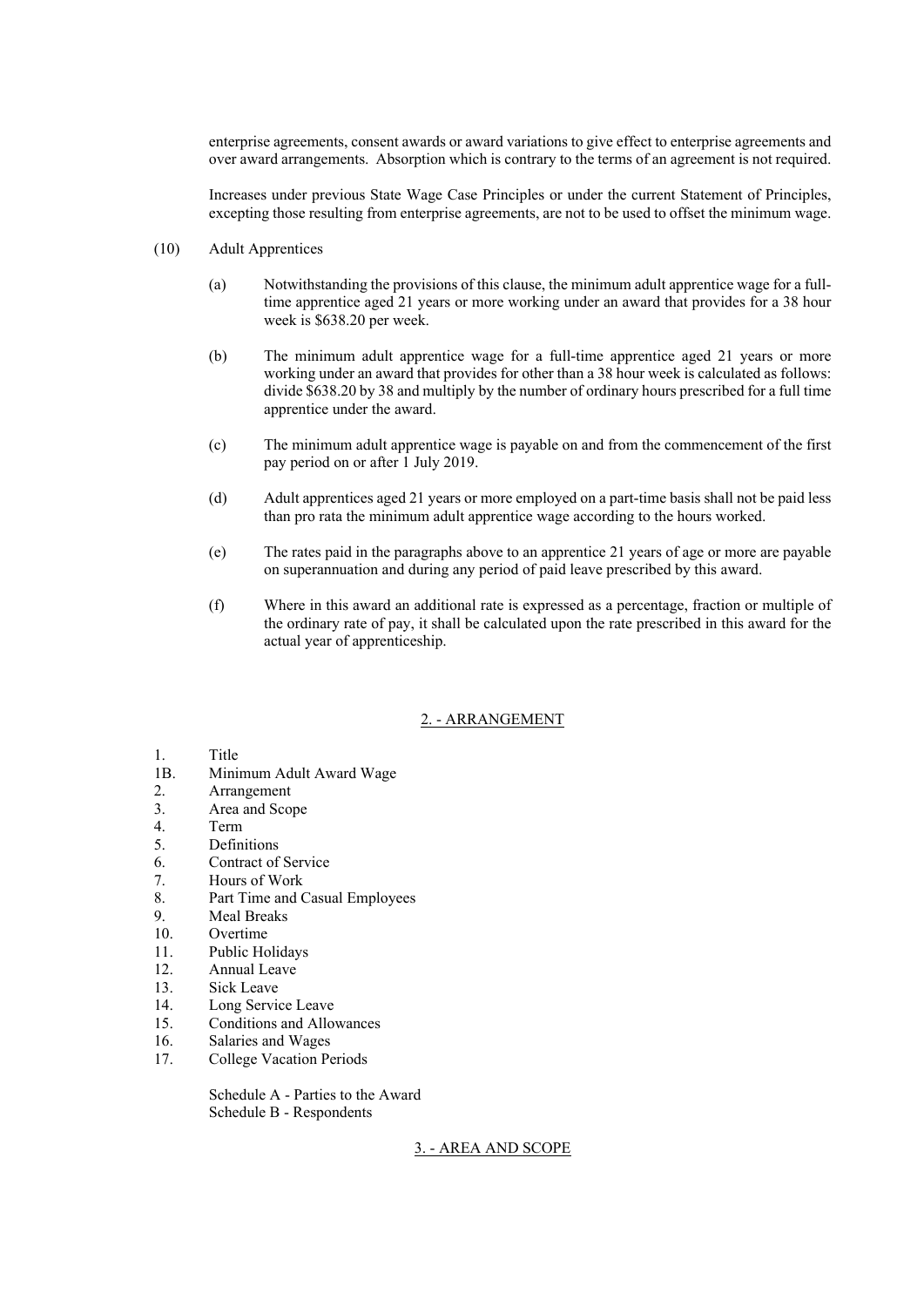This Award shall have effect throughout the State of Western Australia and shall apply to those employed in the classifications described in Clause 16. - Salaries and Wages, and employed by those respondents named in the Appendix.

#### 4. - TERM

This Award shall operate for a period of one year from the date hereof.

# 5. - DEFINITIONS

- (1) "Casual employee" shall mean an employee on an hourly contract of employment who is regularly employed for less than four weeks.
- (2) "College" shall mean a Technical and Further Education College or a Community College pursuant to the Colleges Act, 1978.
- (3) "Part time employee" shall mean an employee who is regularly employed for less hours than that prescribed in Clause 7. - Hours of Work of this Award.
- (4) "Union" shall mean United Voice WA.
- (5) "Term of semester vacation" shall mean the vacation period generally observed by TAFE or Community Colleges as appropriate.
- (6) "Contact Employee" shall mean an employee who predominantly spends their working hours in immediate contact with the centres children.
- (7) "Child Care Support Employee" shall mean an untrained ancillary employee who is employed to undertake cooking duties.
- (8) ''Child Care Giver" an employee at this level shall be an unqualified employee working under routine supervision, engaged to assist in the supervision and care of children and generally to assist in the functioning of the centre.
- (9) "Qualified Child Care Giver" shall mean an employee who holds the qualification of Associate Diploma Social Science (Child Care) or an approved equivalent qualification which is recognised and approved by the Child Care Services Board authorising the employee to be in charge of children 0·6 years and who is so appointed. Qualified Child Care Giver shall also include persons who do not hold approved qualifications but who have obtained an exemption from the Child Care Services Board to work at this level and who are so appointed.
- (10) "Senior Qualified Child Care Giver" shall mean a Qualified Child Care Giver appointed to carry out administrative duties in addition to the normal duties of a Qualified Child Care Giver. An employee at this level shall hold qualifications as defined for Qualified Child Care Giver and shall be responsible for the overall implementation and coordination of programme(s).

#### 6. - CONTRACT OF SERVICE

- (1) An employee shall not leave the service of the employer except upon the expiry of seven days' notice of his/her intention to do so, given in writing to the employer by the employee, unless the employer otherwise approves.
- (2) An employee shall not be terminated from the service of the employer except upon the expiry of seven days' notice of dismissal given in writing to the employee by the employer and the reasons for termination shall be stated in that notice.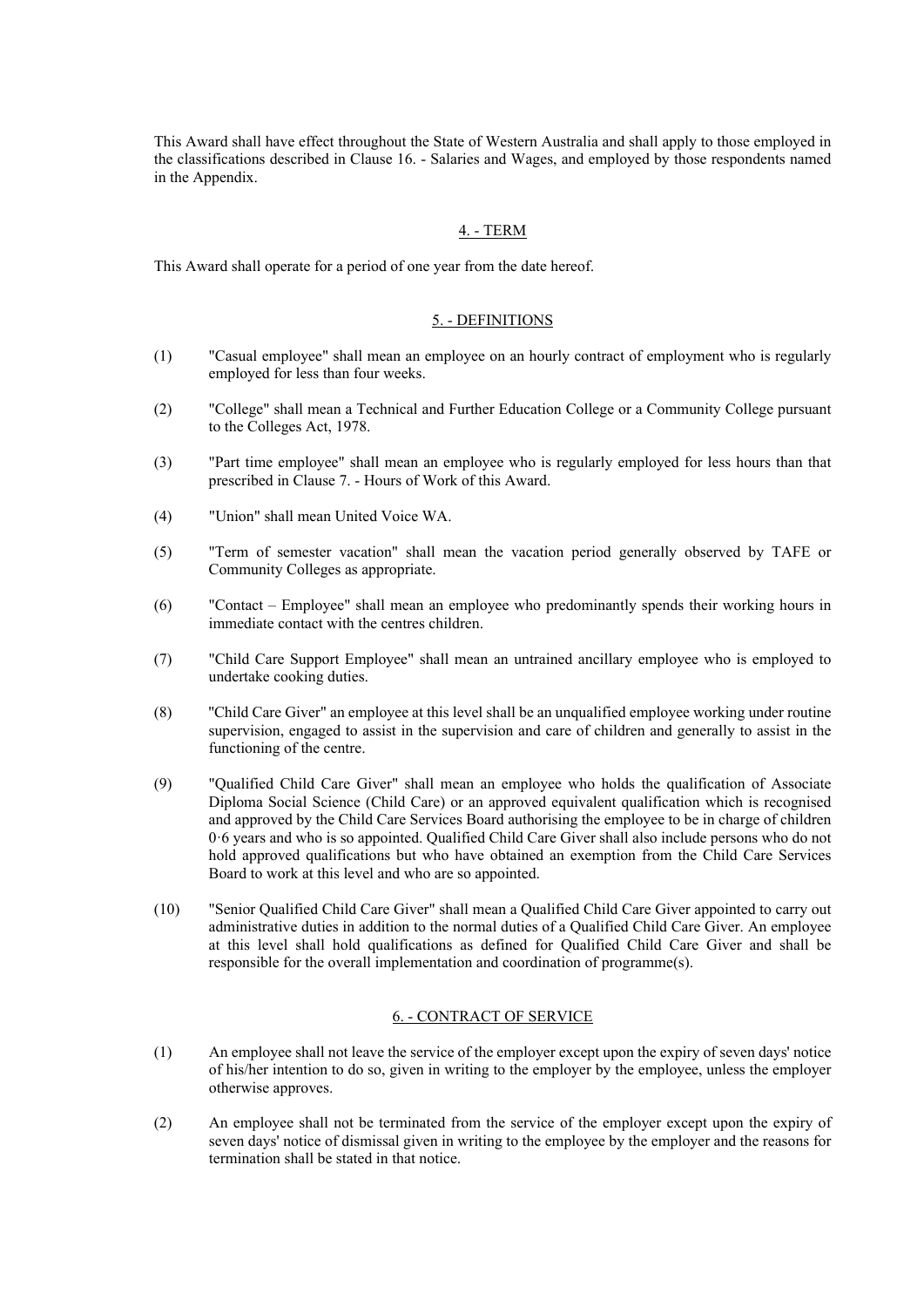- (3) In lieu of giving notice as prescribed in subclauses (1) and (2) of this clause, the employer may pay, or the employee may forfeit, a week's payment as the case may be.
- (4) The provisions of subclause (2) of this clause do not apply with respect of an employee who is dismissed summarily for misconduct, and in such cases wages shall be paid up to the time of dismissal only.
- (5) The provisions of subclauses (1), (2), (3) and (4) of this clause do not apply to a casual employee.
- (6) (a) All casual employees shall be entitled to payment for a minimum period of two hours.
	- (b) Subject to paragraph (a) of this subclause the engagement of a casual employee may be terminated at any time and all wages due shall be paid at the termination of such engagement or as soon as practicable thereafter.
- (7) An employer may direct an employee to carry out such duties as are within the limits of the employees skill, competence and training, including work which is incidental or peripheral to the employee's main tasks or functions.

#### 7. - HOURS OF WORK

- (1) The ordinary hours of duty shall be 38 per week for Child Care Centre Aides and Cooks and 37.5 for other employees to be worked at not more than 8 hours per day.
- (2) The ordinary hours shall be worked between 7.00 am and 6.00 pm, Monday to Friday inclusive. Such hours shall be worked continuously except for meal breaks.

#### 8. - PART TIME AND CASUAL EMPLOYEES

- (1) Notwithstanding anything contained in this Award, employees may be regularly employed to work less hours per week than are prescribed in Clause 7. - Hours of Work of this Award.
- (2) A part time employee employed under the provisions of this clause shall receive payment of entitlements on a pro rata basis in the proportion which the hours of work bear to the ordinary hours of work as provided for in Clause 7. - Hours of Work of this Award.
- (3) Casual employees shall be paid 20% in addition to the rates prescribed in Clause 16.- Salaries and Wages of this Award, in lieu of the provisions of Clause 11.- Public Holidays, Clause 12.- Annual Leave and Clause 13.- Sick Leave of this Award.

#### 9. - MEAL BREAKS

- (1) A meal break of not less than 30 minutes but not more than one hour shall be allowed to all employees between the hours of 12.00 noon and 2.00 pm. Such time shall not count as time worked.
- (2) When staff meetings or other exceptional circumstances intrude into the lunch break contact staff members shall have at least 30 minutes of uninterrupted break.

#### 10. - OVERTIME

(1) (a) All time worked in excess of or outside of the rostered ordinary hours shall be paid at the rate of time and one half of the ordinary rate for the first two hours and double time of the ordinary rate thereafter. Provided that all time worked after midday Saturday and on Sundays shall be paid for at the rate of double time and on public holidays at the rate of double time and one half.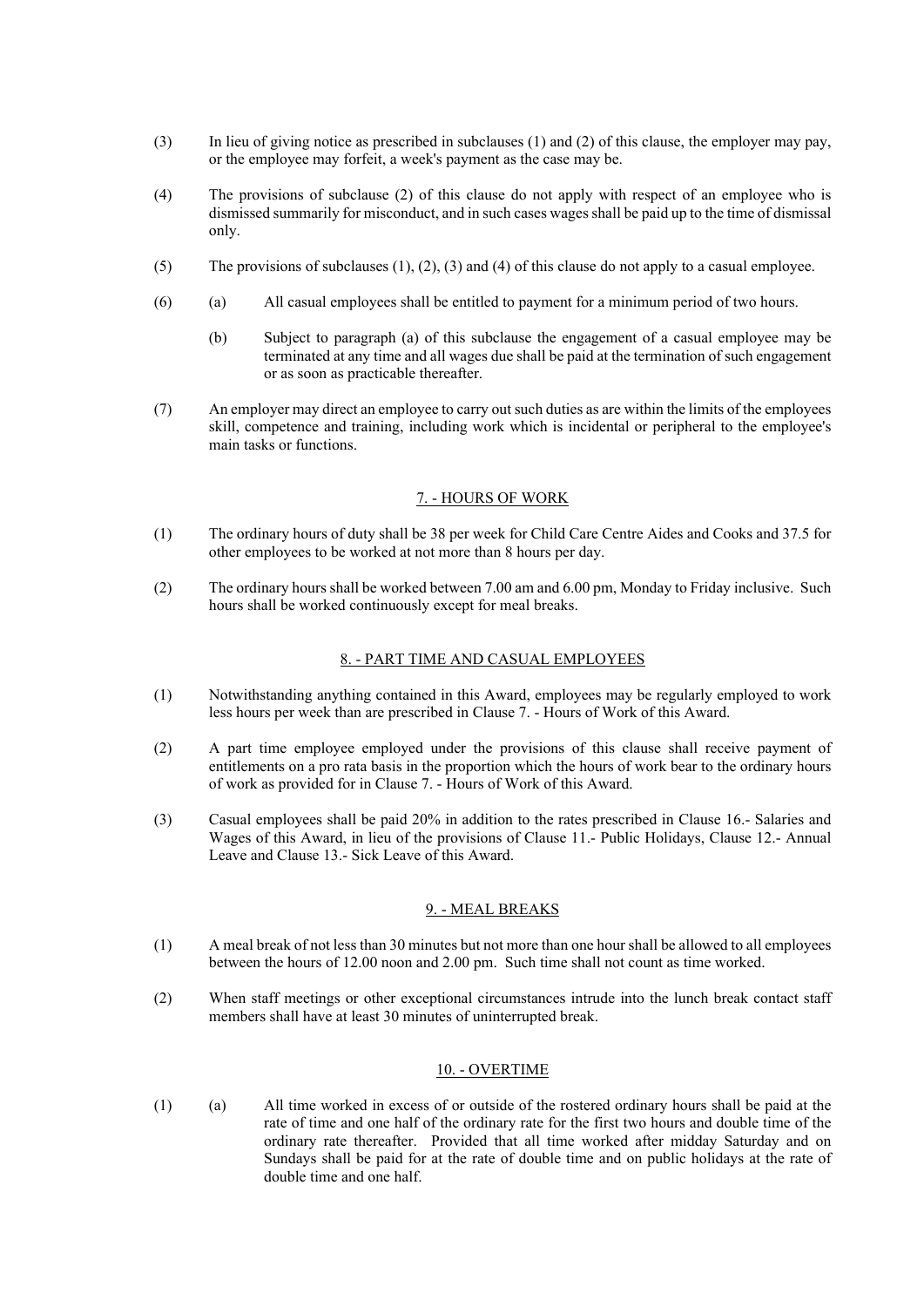- (b) In computing overtime each day shall stand-alone but when an employee works overtime which continues beyond midnight on any day the time worked after midnight shall be deemed to be part of the previous days' work for the purpose of this subclause.
- (2) Notwithstanding anything contained in this Award:
	- (a) The employer may require any employee to work reasonable overtime and such an employee shall work overtime in accordance with such requirements.
	- (b) The Union or any employees covered by this Award shall not, in any way, whether directly or indirectly, be a party to or concerned in any ban, limitation or restriction upon the working of overtime in accordance with the requirements of this subclause.
- (3) The provisions of this clause do not operate so as to require payment of more than double time or double time and one half on a public holiday prescribed under this Award.
- (4) (a) An employee required to work continuous overtime for more than one hour shall be supplied with a meal by the employer or be paid \$12.20 for a meal, and if, owing to the amount of overtime worked, a second or subsequent meal is required he/she shall be supplied with each meal by the employer or be paid \$7.15 for each meal so required.
	- (b) The provisions of paragraph (a) of this subclause do not apply:
		- (i) in respect of any period of overtime for which the employee has been notified on the previous day or earlier that he/she will be required; or
		- (ii) to any employee who lives in the locality in which the place of work is situated in respect of any meal for which he/she can reasonably go home; or
		- (iii) where the overtime worked is outside the customary meal time.
	- (c) If an employee provides him/herself with a meal or meals and is not required to work overtime or is required to work less overtime than the period notified, he/she shall be paid, for each meal provided and not required, the appropriate amount described in paragraph (a) of this subclause.

#### 11. - PUBLIC HOLIDAYS

- (1) The following days or the days observed in lieu shall, subject as hereinafter provided, be allowed as holidays without deduction of pay, namely: New Year's Day, Australia Day, Good Friday, Easter Monday, Anzac Day, Labour Day, Foundation Day, Sovereign's Birthday, Christmas Day and Boxing Day. Provided that another day may be taken as a holiday by arrangement between the parties in lieu of any of the days named in this subclause.
- (2) When any of the days mentioned in subclause (1) of this clause falls on a Saturday or a Sunday the holiday shall be observed on the next succeeding Monday or when Boxing Day falls on a Sunday or a Monday the holiday shall be observed on the next succeeding Tuesday. In each case the substituted day shall be a holiday without deduction of pay and the day for which it is substituted shall not be a holiday.
- (3) When any of the days observed as a holiday under this clause falls during an employee's period of annual leave the employee shall, for each such day, be allowed a day's leave with pay to be taken immediately after completion of that annual leave.
- (4) (a) An employee who, on a day observed as a holiday under this clause, is required to work during his/her ordinary hours of work shall be paid for the time worked at the rate of double time and one half.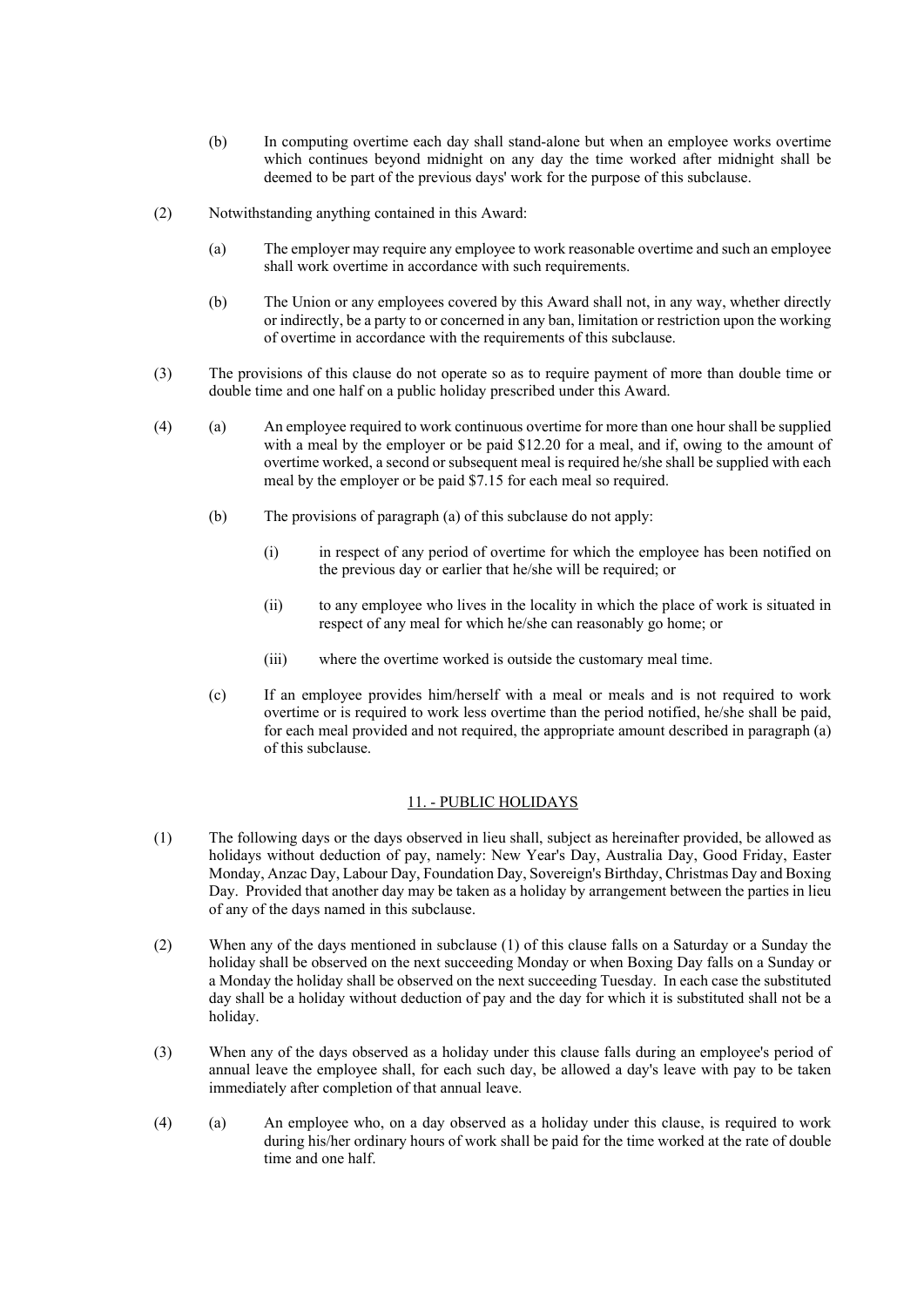- (b) Provided that, in lieu of the foregoing provisions in paragraph (a) and subject to agreement between the employer and the employee, work performed on a public holiday shall be paid for at the rate of time and one half and in addition the employee shall be allowed one day's leave with pay to be taken at a mutually agreeable time.
- (5) When an employee is absent on leave without pay, sick leave without pay or workers' compensation, any day observed as a holiday on a day falling during such absence shall not be treated as a paid holiday. Where an employee is on duty or available on the whole of the working day immediately preceding a holiday or resumes duty or is available on the whole of the working day immediately following a day observed as a holiday under this clause the employee shall be entitled to be paid for such holiday.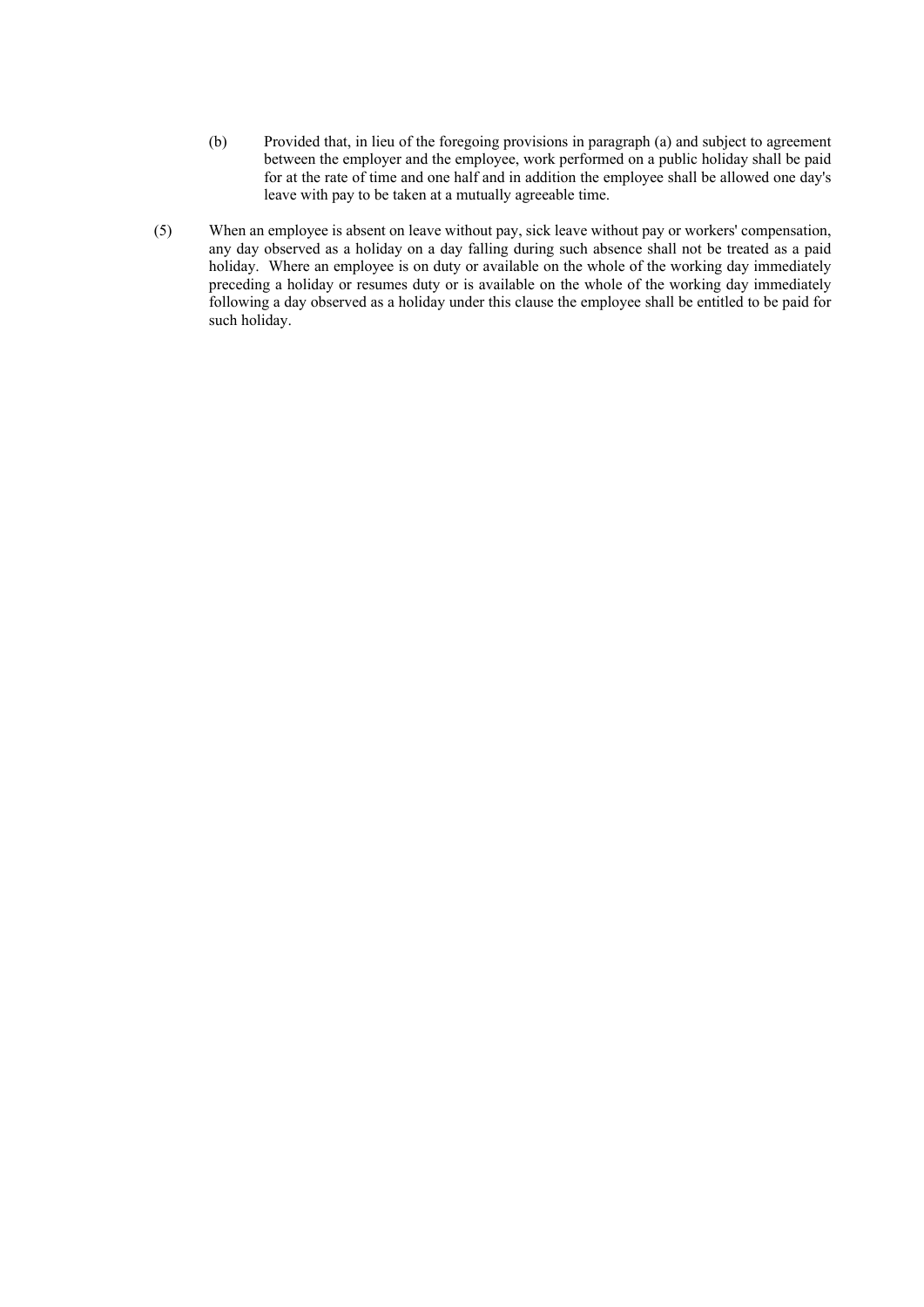- (6) Where
	- (a) a day is proclaimed as a public holiday or as a public half-holiday under Section 7 of the Public and Bank Holidays Act, 1972; and
	- (b) that proclamation does not apply throughout the State or to the metropolitan area of the State, that day shall be a whole holiday or, as the case may be, a half holiday for the purposes of this award within the district or locality specified in the proclamation.
- (7) The provisions of this clause do not apply to casual employees.

#### 12. - ANNUAL LEAVE

This clause shall apply only to employees paid according to Column A in Clause 16. - Salaries and Wages.

- (1) (a) Except as hereinafter provided, a period of four consecutive weeks' leave with payment of ordinary wages as prescribed in subclause (2) of this clause shall be allowed annually to an employee by his/her employer after a period of 12 months' continuous service with that employer. The leave will normally be taken during the term or semester vacation by employees of a College.
	- (b) Notwithstanding subclause 12(1)(a) annual leave may be taken in more than one period of leave, by mutual agreement between the employer and employee.
- (2) Prior to commencing any period of annual leave each employee shall be paid for that period of leave at the rate of wage the employee would have received had he/she not proceeded on leave.
- (3) (a) In addition to the rates prescribed in subclause (2) of this clause an employee shall be paid 17.5% in addition to his/her weekly rate of pay as prescribed in Clause 19. - Salaries and Wages of this Award.
	- (b) Except as provided in subclause (4) of this clause, the loading prescribed by this subclause shall not apply to proportionate leave on termination.
- (4) (a) If, after one month's continuous service in any qualifying 12 monthly period, an employee lawfully terminates his/her service or his/her employment is terminated by the employer through no fault of the employee, the employee shall be paid 0.077 of a week's pay for each completed week of continuous service.
	- (b) An employee whose employment terminates after he/she has completed a 12 monthly qualifying period and who has not been allowed the leave prescribed under this clause in respect of that qualifying period shall be given payment as prescribed in subclauses (1) and (3) of this clause in lieu of that leave or in a case to which subclause (5) of this clause applies, in lieu of so much of that leave as has not been allowed unless:
		- (i) he/she has been justifiably dismissed for misconduct; and
		- (ii) the misconduct for which he/she has been dismissed occurred prior to the completion of that qualifying period.
- (5) By mutual agreement an employee may be allowed to take the annual leave prescribed by this clause before the completion of 12 months' continuous service as prescribed by subclause (1) of this clause.
	- (a) When an employee has proceeded on leave prior to the completion of the 12 months' continuous service the loading prescribed in subclause (3) shall be paid on a pro rata basis.
	- (b) If the services of an employee terminate and he/she has taken a period of leave in accordance with this subclause and the leave so taken exceeds the leave which would have come due pursuant to paragraph (a) of subclause 4 of this clause, the employee shall be liable to pay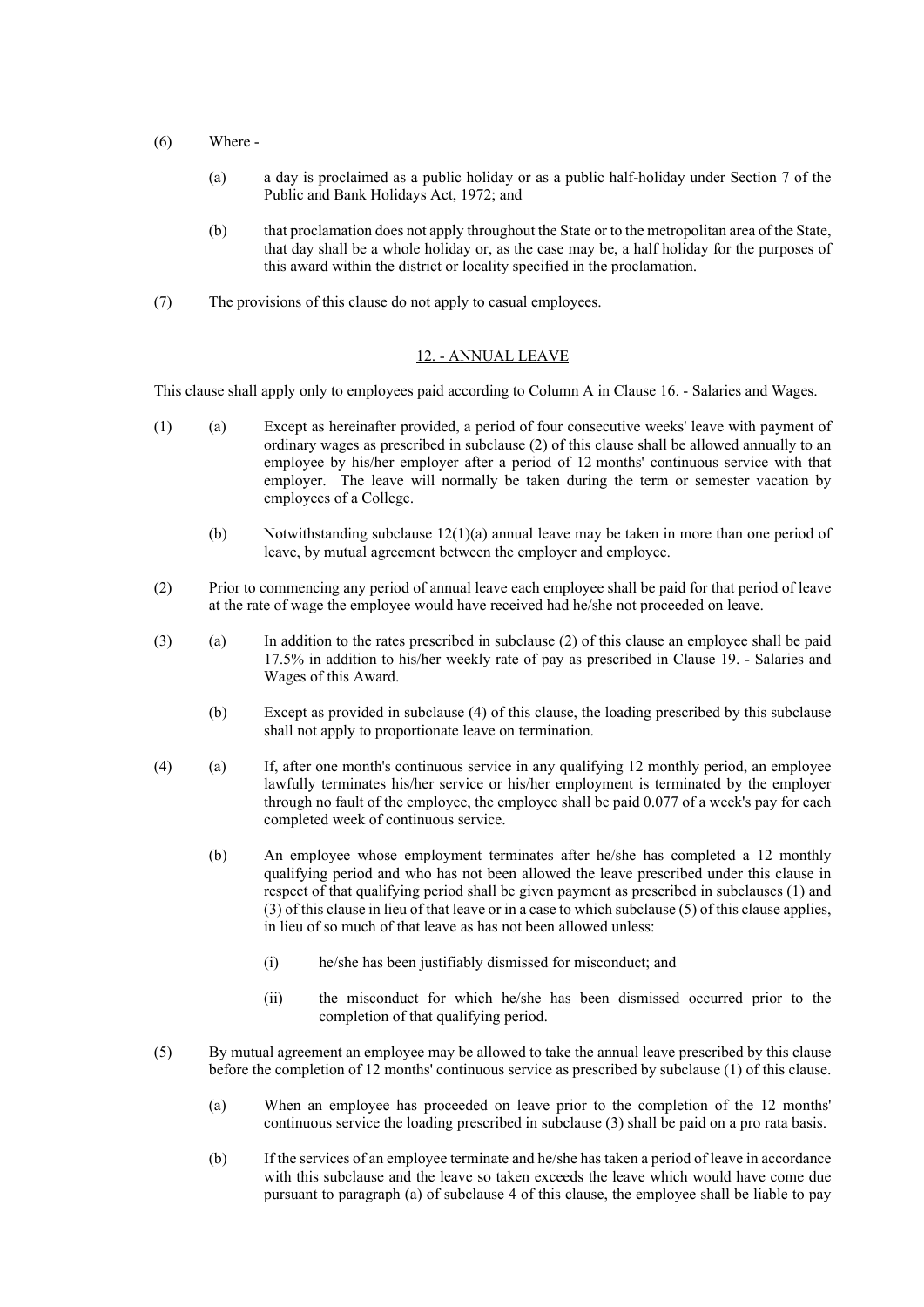the difference. The employer may deduct this amount from money due to the employee by reason of the other provisions of this Award at the time of termination.

- (6) If any award public holiday occurs during the period of an employee's annual leave, the leave shall be increased by one day for each such holiday occurring as aforesaid.
- (7) When computing the annual leave due under this clause no deduction shall be made from such leave in respect of the period an employee is on annual leave, long service leave observing a public holiday prescribed by this Award, absent through sickness with or without pay, except for that portion of an absence that exceeds three months, or absent on workers' compensation, except for that portion of an absence that exceeds six months in any year.
- (8) (a) All contact employees shall be entitled to one week's leave without loss of pay on two separate occasions during each year of service performed pursuant to this award.
	- (b) The leave prescribed in paragraph (a) of this subclause shall be given and taken at a time agreed by the employer and employee. In special circumstances, where it is agreed between the employer and the employee, the leave prescribed in paragraph (a) may be taken consecutively.
	- (c) If, after one month's continuous employment, an employee lawfully terminates his/her employment or his/her employment is terminated by the employer through no fault of the employee, the employee shall be paid pro rata according to weeks of service for the special leave which would have accrued to the employee pursuant to this subclause.
	- (d) If the services of an employee terminate and the employee has taken a period of leave in accordance with this clause and if the period of leave so exceeds that to which the employee would become entitled pursuant to paragraph (a) of this subclause the employee shall be liable to pay the amount representing the difference between that taken and the amount which would have accrued in accordance with paragraph (c) of this subclause. The employer may deduct this amount from monies due to the employee by reason of other provisions of this award at the time of termination.
- (9) The provisions of this clause shall not apply to casual employees.

#### 13. - SICK LEAVE

- (1) (a) An employee shall be entitled to payment for non-attendance on the ground of personal ill health or injury for 1/6th of a week's pay for each completed month of service.
	- (b) Payment hereunder may be adjusted at the end of each accruing year or at the time the employee leaves the service of the employer in the event of the employee being entitled by service subsequent to the sickness in that year to a greater allowance than that made at the time the sickness occurred.
- (2) The unused portion of the entitlement prescribed in subclause (1) of this clause in any accruing year shall be allowed to accumulate and may be availed of in the next or any succeeding year.
- (3) In order to acquire entitlement to payment in accordance with this clause the employee shall, as soon as reasonably practicable, advise the employer of his/her inability to attend for work, the nature of his/her illness or injury and the estimated duration of the absence. Provided that such advice, other than in extraordinary circumstances, shall be given to the employer within 24 hours of the commencement of the absence.
- (4) No employee shall be entitled to the benefit of this clause unless he/she produces proof to the satisfaction of the employer or his/her representative of such sickness provided that the employer shall not be entitled to a medical certificate for absences of less than three consecutive working days unless the total of such absences exceeds five days in any one accruing year.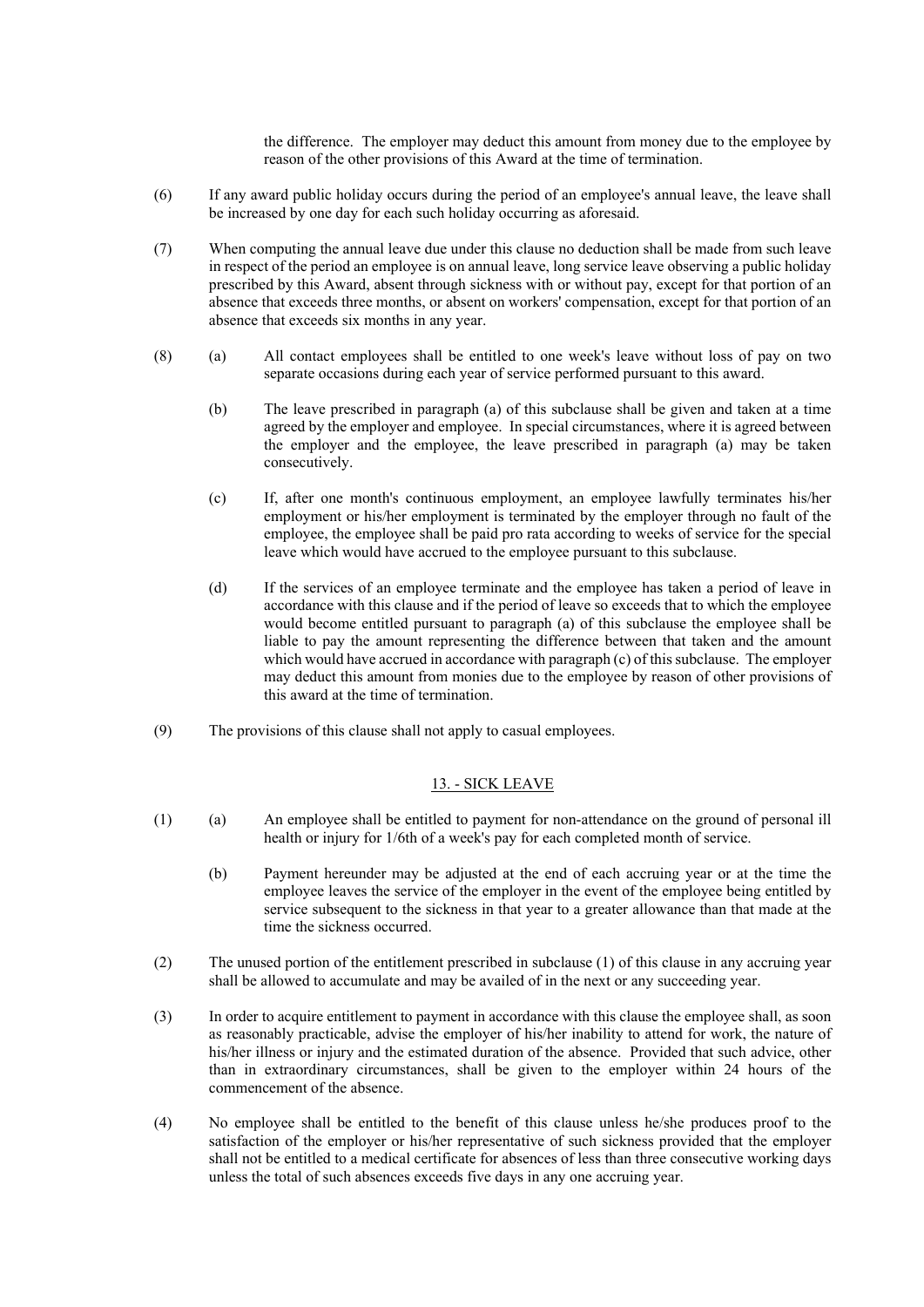- (5) (a) Subject to the provisions of this subclause, the provisions of this clause apply to an employee who suffers personal ill health or injury during the time the employee is absent on annual leave, such employee may apply for and the employer shall grant paid sick leave in place of paid annual leave.
	- (b) Application for replacement shall be made within seven days of resuming work and then only if the employee was confined to his/her place of residence or a hospital as a result of his/her personal ill health or injury for a period of seven consecutive days or more and he/she produces a certificate from a registered medical practitioner that the employee was so confined. Provided that the provisions of this paragraph do not relieve the employee of the obligation to advise the employer in accordance with subclause (3) of this clause if the employee is unable to attend for work on the working day next following the period of annual leave.
	- (c) Replacement of paid annual leave by paid sick leave shall not exceed the period of paid sick leave to which the employee was entitled at the time the employee proceeded on annual leave and shall not be made with respect to fractions of a day.
	- (d) Where paid sick leave has been granted by the employer in accordance with paragraphs (a), (b) and (c) of this subclause, that portion of the annual leave equivalent to the paid sick leave is hereby replaced by the paid sick leave and the replaced annual leave may be taken at another time mutually agreed to by the employer and the employee or, failing agreement, shall be added to the employee's next period of annual leave or, if termination occurs before then, be paid for in accordance with the provisions of Clause 12. - Annual Leave of this Award.
	- (e) Payment for replaced annual leave shall be at the rate of wage applicable at the time the leave is subsequently taken provided that the annual leave loading prescribed in Clause 12. - Annual Leave of this Award, shall be deemed to have been paid with respect to the replaced annual leave.
- (6) The provisions of this clause with respect to payment do not apply to employees who are entitled to payment under the Workers' Compensation and Assistance Act, 1981 nor to employees whose illness or injury is the result of the employee's own misconduct.
- (7) The provisions of this clause do not apply to casual employees.

#### 14. - LONG SERVICE LEAVE

The conditions governing the granting of long service leave to government wages employees generally shall apply to employees covered by this Award.

# 15. - CONDITIONS AND ALLOWANCES

The provisions of the *Miscellaneous Government Conditions and Allowances Award No. A 4 of 1992* shall apply mutatis mutandis to all employees covered by this award.

#### 16. - SALARIES AND WAGES

- (1) Column B will apply to employees of a College who are not ordinarily required to work during term or semester vacations. Such employees will be eligible for payment pursuant to Clause 17. - College Vacations Periods of this Award. Column A will apply to all other employees.
- (2) The weekly rate of wage payable to persons employed pursuant to this award, shall be:
	- (a) Qualified Child Care Giver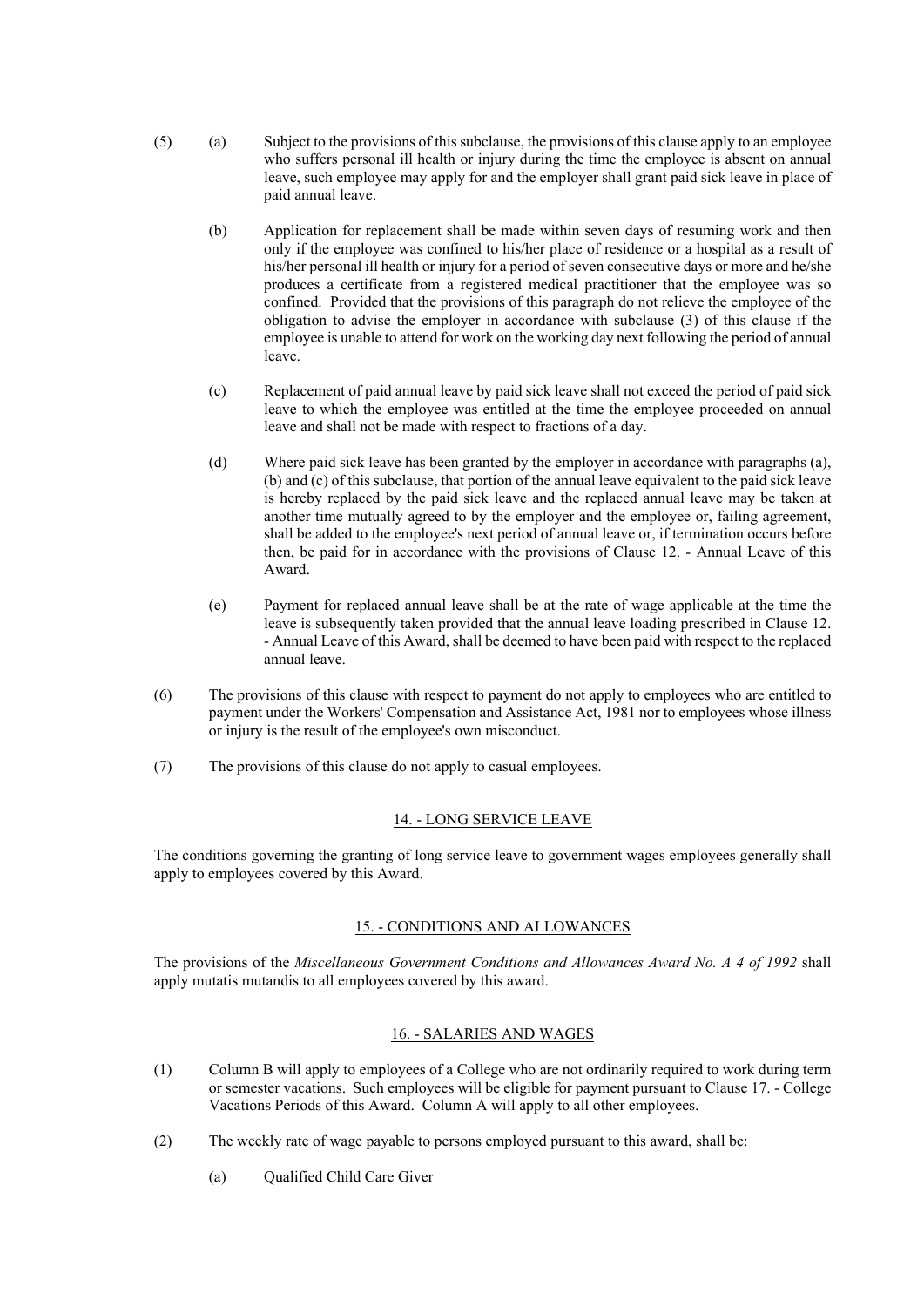|          | Column A\$(Per Week) | Column B\$(Per Week) |
|----------|----------------------|----------------------|
| Step IA  | 876.30               | 844.80               |
| Step IB  | 896.20               | 866.00               |
| Step II  | 910.00               | 879.10               |
| Step III | 925.50               | 894.00               |
| Step IV  | 941.80               | 909.40               |

### (b) Senior Qualified Child Care Giver

Column A\*

| Base Rate <sub>S</sub> | Arbitrated Safety Net | <b>Total Rates</b> |
|------------------------|-----------------------|--------------------|
|                        | Adjustments\$         |                    |
| 545.50                 | 445.60                | 991.10             |
|                        |                       |                    |

\* (Interim adjustment pending further hearings and adjustments)

# (c) Senior Qualified Child Care Giver

Column B\*

| Base Rate <sub>S</sub> | Arbitrated Safety Net | Total Rate\$ |
|------------------------|-----------------------|--------------|
|                        | Adjustments\$         |              |
| 519.26                 | 437.44                | 956.70       |
|                        |                       |              |

\* (Interim adjustment pending further hearings and adjustments)

(d) Child Care Giver

| Column B |
|----------|
|          |
| 777.20   |
| 785.50   |
| 793.30   |
| 804.30   |
|          |

(f) Child Care Support Employee

|            |          |    | Column A | Column B |
|------------|----------|----|----------|----------|
|            |          |    |          |          |
| 1st        | year     | of | 806.10   | 780.70   |
| experience |          |    |          |          |
|            | 2nd year | of | 814.50   | 788.70   |
| experience |          |    |          |          |
| 3rd        | year     | of | 822.80   | 796.70   |
| experience |          |    |          |          |
| 4th        | year     | of | 833.90   | 807.20   |
| experience |          |    |          |          |

- (g) The minimum weekly rate of wage shown in paragraphs (a), (d) and (f) of this subclause are inclusive of a base rate and supplementary payment reflecting relativities established as a result of a Minimum Rates Adjustment (76 WAIG 159).
- (3) Except as provided hereunder, progression from step to step for Qualified Child Care Giver and Child Care Giver will be contingent upon: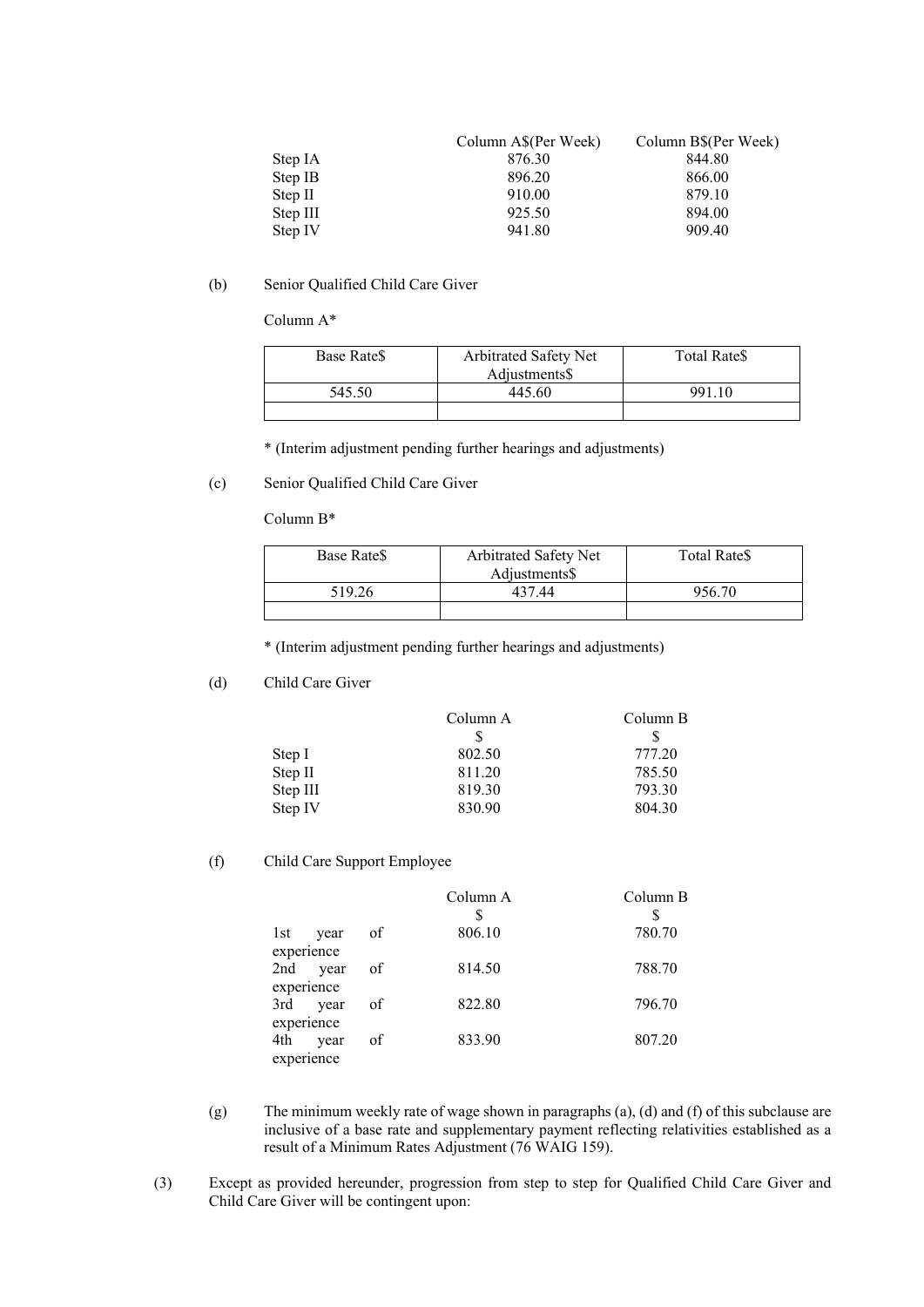- (a) 12 months' service at each step; and
- (b) satisfactory performance at each step.`
- (4) An employee may be employed as a casual if that employment is for a period of less than four weeks, in which case the employee shall be paid a loading of 20 percent in addition to his/her base rate in lieu of the provisions of Clauses 11. - Public Holidays, 12. - Annual Leave and 13. - Sick Leave of this award.
- (5) (a) An employee at Step IA Qualified Child Care Giver shall be a person with no previous experience in the industry. At the completion of twelve months satisfactory performance that person shall be paid the Step II rate.
	- (b) An employee at Step IB Qualified Child Care Giver shall be a person in their first year of experience as a Qualified Child Care Giver, who has previous experience in the industry. At the completion of 12 months' satisfactory performance that person shall be paid at the Step II rate.
- (6) On ceasing employment with an employer, the employee shall be given a written statement of the current Level and Step if appropriate and the date of commencement at that Level and Step to be passed on to the next employer.
- (7) On commencing employment with an employer a Qualified Child Care Giver, Child Care Aide, Cook or Senior Qualified Child Care Giver shall, within the appropriate classification be paid at the step or year of experience within the appropriate classification whichever is relevant, recognising their previous experience in the children's services industry.
- (8) The weekly salary shall be divided by 38 per week for Child Care Givers and Child Care Support Employees and for other employees by 37.5 for the purposes of adjustment of payment of an hourly rate. For the purposes of adjustment to an annual salary the weekly rate shall be multiplied by 52.167.
- (9) It is a condition that no employee shall suffer a reduction in wages by reasons of the coming into operation of any order of the Western Australian Industrial Relations Commission in the implementation of the Minimum Rates Adjustments.
- (10) The rates of pay in this award include arbitrated safety net adjustments available since December 1993, under the Arbitrated Safety Net Adjustment Principle.

These arbitrated safety net adjustments may be offset against any equivalent amount in the rate of pay received by employees since 1 November 1991 above the rate prescribed in the Award, except where such absorption is contrary to the terms of an industrial agreement.

Increases in rates of pay otherwise made under the State Wage Case Principles, excepting those resulting from enterprise agreements, are not to be used to offset arbitrated safety net adjustments.

- (11) Deleted
- (12) The wage relativities in the Award have been established in accordance with the State Wage Case Decision of 1989 [1989] 69 WAIG 2917).

#### (13) DEFINITIONS AND SKILL DESCRIPTORS

#### (a) **Child Care Support Employee**

**Definition:** An untrained ancillary employee who is employed to undertake cooking duties.

**Skill Descriptor:** Such an employee may:

- work under routine supervision either individually or in a team environment;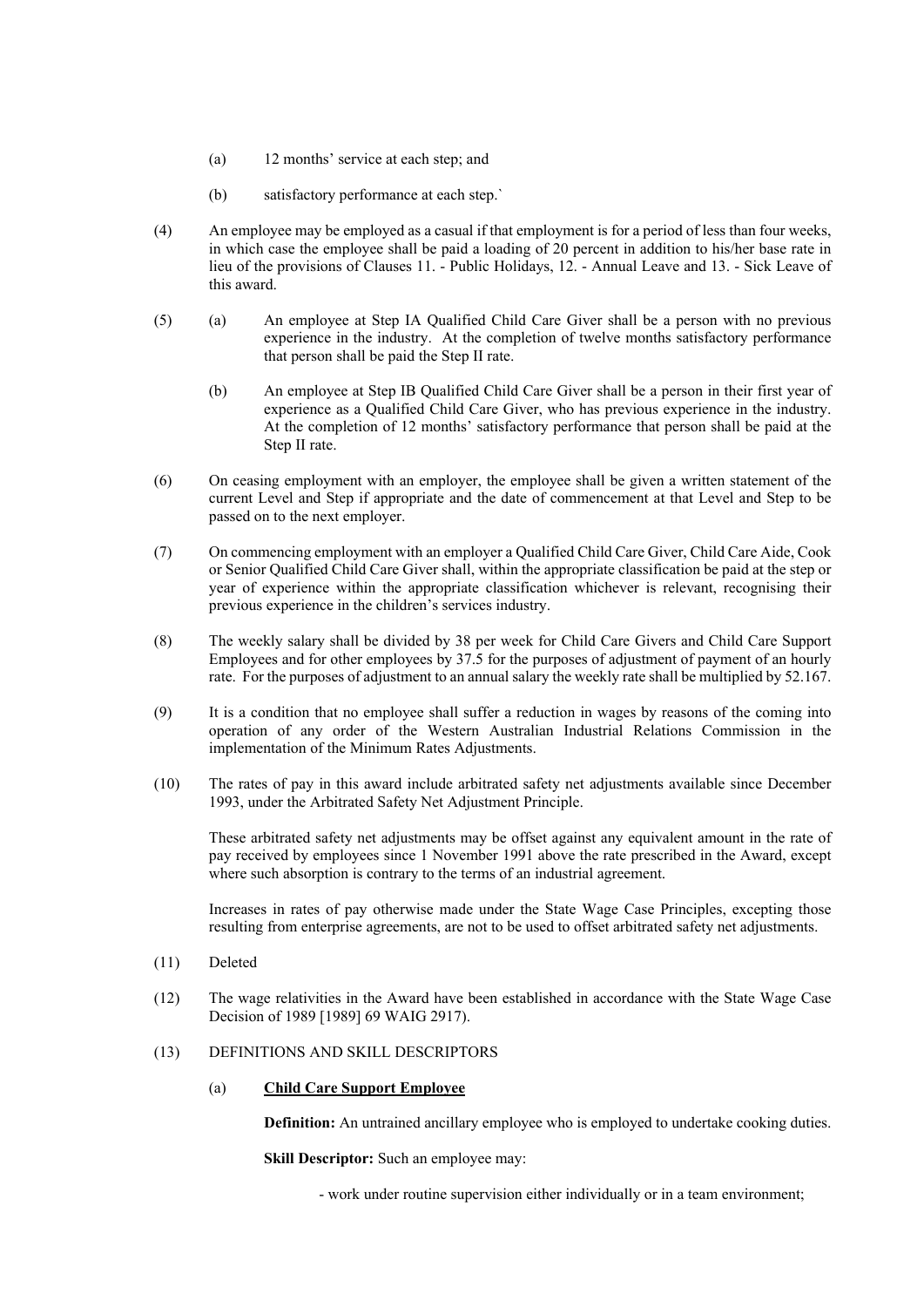- be responsible for assuring the quality of the employee's own working subject to routine supervision;

- be required to exercise discretion during the course of their own work.

#### (b) **Child Care Giver**

**Definition:** An **employee** at this level shall be an unqualified employee working under routine supervision, engaged to assist in the supervision and care of children and generally to assist in the functioning of the centre.

**Skill Descriptor: Responsibilities** of a Child Care Giver may include the following:

- Is able to perform routine duties requiring the exercise of knowledge and skills at a primary level.

- Maintain a clean, hygienic environment
- Maintain and attend to personal hygiene of children
- Attend to nutritional needs of children
- Respond to child's apparent ill -health
- Respond to accident, emergency or threat
- Implement routines which enhance well being
- Interact positively and appropriately with children
- Participate in the planning and preparation of programmes
- Assist to prepare an environment based on programme requirements
- Assist in the implementation of programmes
- Contribute to team approach
- Seek to further professional development
- Liaise appropriately with parents
- Uphold the Centre's philosophy
- Participate in appropriate administrative process
- Contribute to maintenance and care of buildings and equipment
- Implement Centre policies and procedures.

- Assisting in the facilitation of programmes suited to the needs of individual children and groups

- Provide input to trained staff by observations of individuals children and groups
- Work under direction with individual children with special needs.
- (c) Qualified Child Care Giver: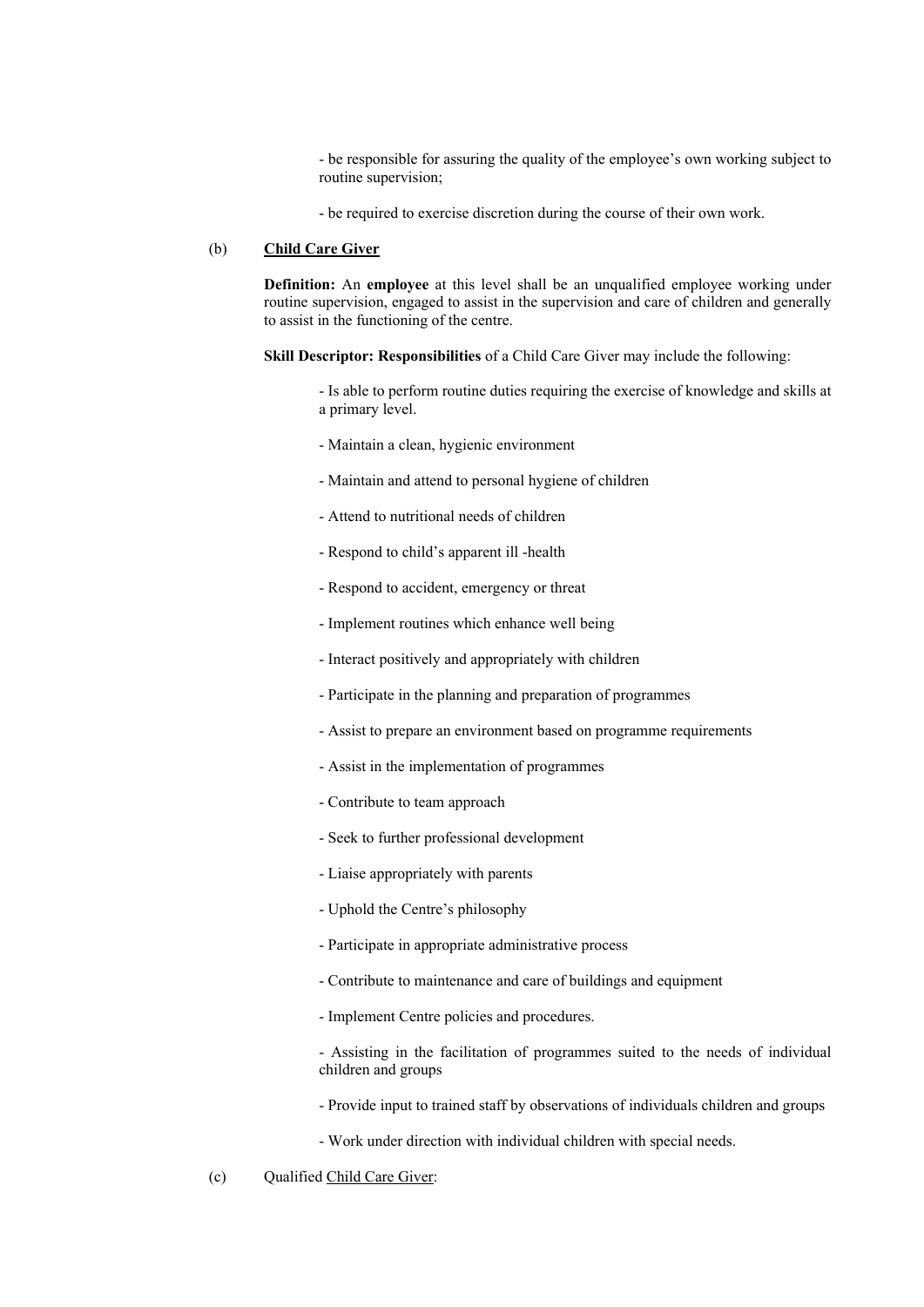**Definition:** shall mean an employee who holds the qualification of Associate Diploma Social Science (Child Care) or an **approved** equivalent qualification which is recognised and approved by the Child Care Services Board authorising the employee to be in charge of children 0-6 years and who is so appointed.

Qualified Child Care Giver shall also include persons who do not hold approved qualifications but who have obtained an exemption from the Child Care Services Board to work at this level and who are so appointed.

**Skill Descriptor:** The **responsibilities** of a Qualified Child Care Giver may include the following

- Ensure the Centre or Service's policies are adhered to
- Ensure the maintenance of a safe working environment

- Display various methods and techniques of child management and where appropriate guide the Child Care Giver in the same

- Direct other staff members as required

- In conjunction with the Coordinator or Senior Qualified Child Care Giver or Medical staff develop, implement, monitor and review developmental programmes

- Display an ability to relate to people from various multicultural backgrounds

- Assist the Coordinator or Senior Qualified Child Care Giver with the assessment of students on placement

- Where appointed work as the person in charge of a group of children in the age range 0-6 years

- Possesses observational skills in excess of an experience Child Care Giver and the ability to programme for a child's development based on these observations. Where appropriate undertake developmental assessments.

- Participate in a team approach to deliver of the programme and if appropriate advise Child Care Givers on reasons for the programme

- Possesses the ability to formulate and implement a child's special needs programme

- Liaise with parents

- Initiate changes to the children's programmes including special needs programmes

- Develop, implement, evaluate and maintain daily routines independently

- Provide advice to Coordinator, Senior Qualified Child Care Giver or Medical staff on the needs of the service.

- Demonstrate the ability to impart knowledge and skills where appropriate to parents, students, and/or other members of the health care team and referral agencies.

- Where appropriate provide support to the family, the support network, and other health professionals.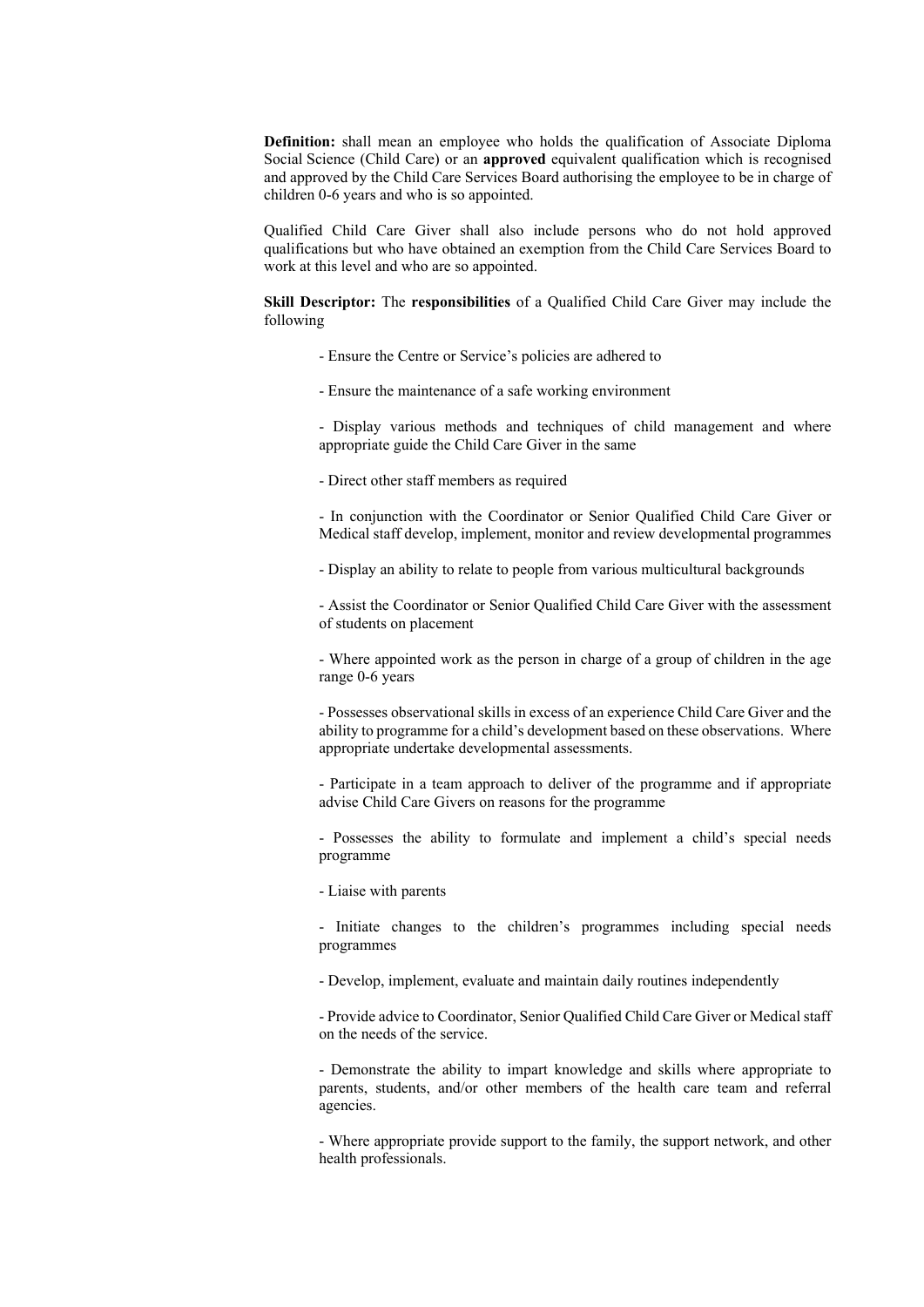- Where appropriate, conduct visits to clients home to undertake developmental assessments

(d) Senior Qualified Child Care Giver

**Definition:** a Senior Qualified Child Care Giver shall mean a Qualified Child Care Giver appointed to carry out administrative duties in addition to the normal duties of a Qualified Child Care Giver. An employee at this level shall hold qualifications as defined for Qualified Child Care Giver and shall be responsible for the overall implementation and coordination of programme(s).

**Skill Descriptor:** A Senior Qualified Child Care Giver shall be competent to perform work above and beyond the level of a Qualified Child Care Giver. In addition to the normal duties of a Senior Qualified Child Care Giver the responsibilities of a Senior Qualified Child Care Giver may include the following:

- To co-ordinate the developmental programme(s) or therapeutic milieu
- To take referrals from professional health agencies.

- To explain the function and role of the service to other agencies and professional individuals.

- To supervise in-service training of staff.
- Where appropriate initiate programmes for parent/child activity groups.

- Where appropriate liaise with specialist staff (internal and external) on appropriate programmes for children with special needs.

- Participate in In-service education.

- Identification budgetary expenses for service including fund-raising where required.

- Ensure the daily operation of the centre complies with Licensing Regulations where appropriate.

- Handle child care enrolment enquiries and allocate places in accordance with Policy where appropriate.

- Act as a positive role model and care giver for staff, parents, students and children.

- Direct and supervises the duties of support staff, volunteers and students, and ensures that appropriate standards in care are maintained at all times.

- Arrange the placement and/or maintenance of the centres equipment, furnishing, toys and consumable materials as required.

- Where appropriate collect fees, issue receipts and forward monies to appropriate officer.

- Select short-term relief staff as required and assist with appointment and orientation of child care staff.

- To conduct staff meetings and attends other relevant meetings.
- To encourage team-work amongst staff.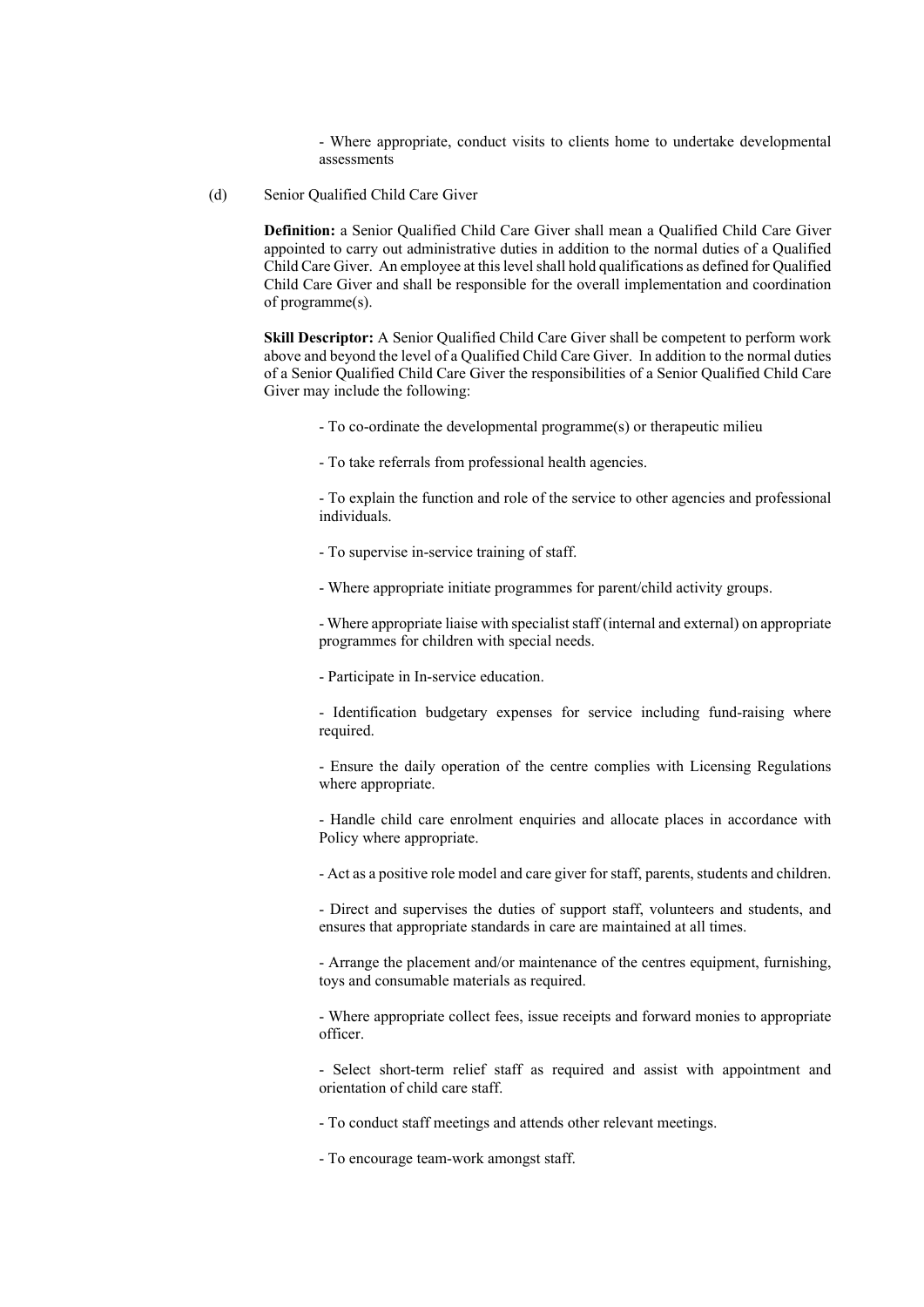- Operate within the requirements of Government Legislation, Regulations and relevant Industrial Awards.

- To provide leadership and direction for other staff.

#### 17. - COLLEGE VACATION PERIODS

This clause shall apply only to employees paid according to Column B in Clause 16. - Salaries and Wages.

- (1) An employee shall not be required to be present for duty on any day on which the centre is not open.
- (2) Subject to the provisions of subclause (3) of this clause each employee shall be paid their ordinary salary for any day on which the employee is relieved of the obligation to present themselves for work.
- (3) In the event of the College requiring the child care centre to open for operation during a term or semester vacation when the centre does not ordinarily open the employee shall be paid for the ordinary hours worked at the rate of time and one-half.
- (4) An employee who works for a minimum of four continuous weeks but less than an academic year shall be entitled to payment at the ordinary rate of pay for or in lieu of the term and semester vacation periods related to that academic year on the basis of 0.3 of one week's wages for each academic week the employee was employed to work in the child care centre.
- (5) An annual leave loading shall be included in the last payment of ordinary wages made prior to Christmas Day or in the event of a termination prior to the end of the college year in the final payment made to the employee.
- (6) Subject to subclause (7) of this clause, the annual leave loading shall be 17.5% of four weeks' wages at the rate of pay applicable at the time of payment.
- (7) Where an employee is employed for less than the full college year, the annual leave loading shall be paid on a pro rata basis in the same proportion as the number of weeks which the employee was employed to actually work in the centre bears to the number of weeks in the same college year.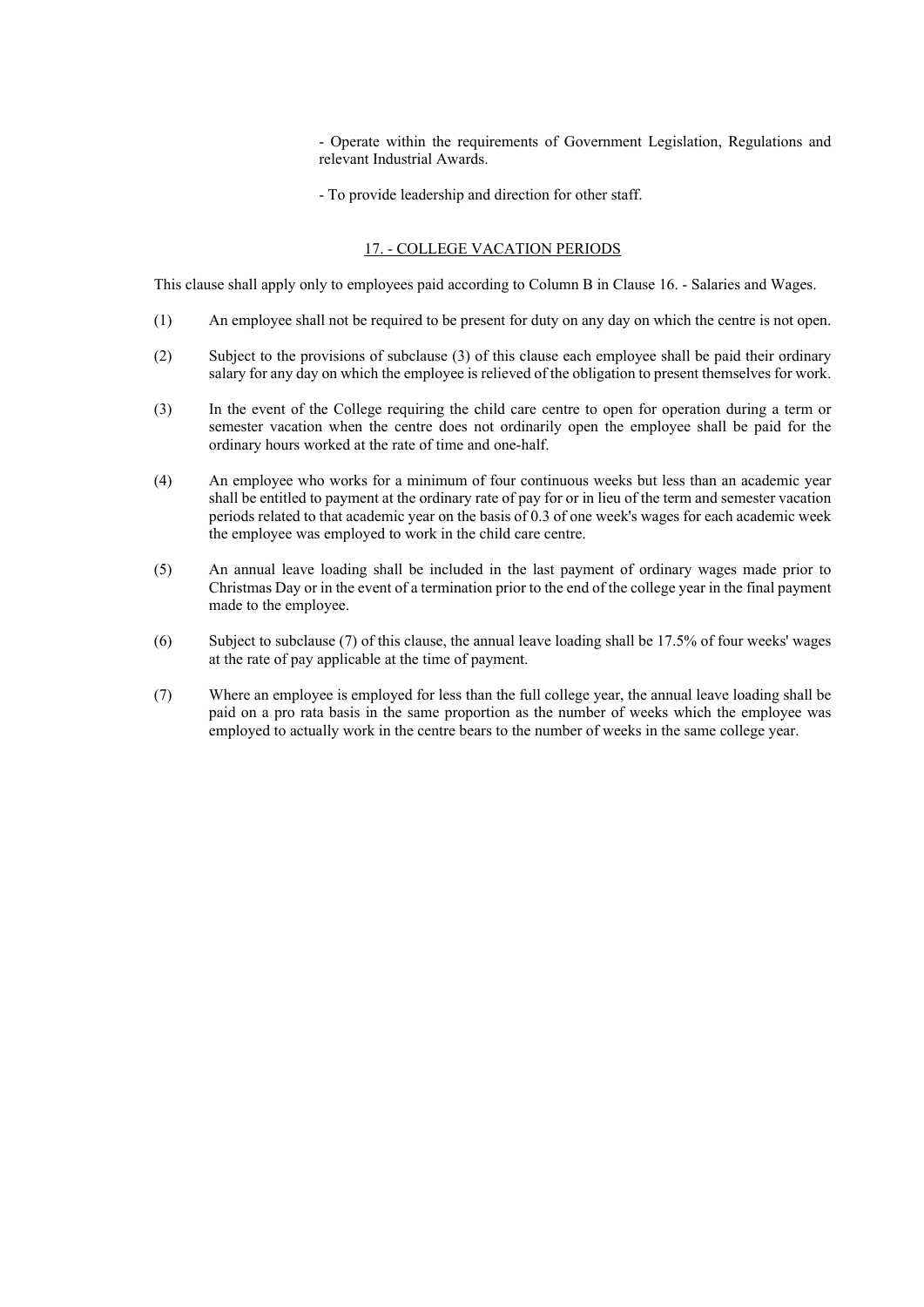# SCHEDULE A - PARTIES TO THE AWARD

The following organisation is a party to this award:

United Voice WA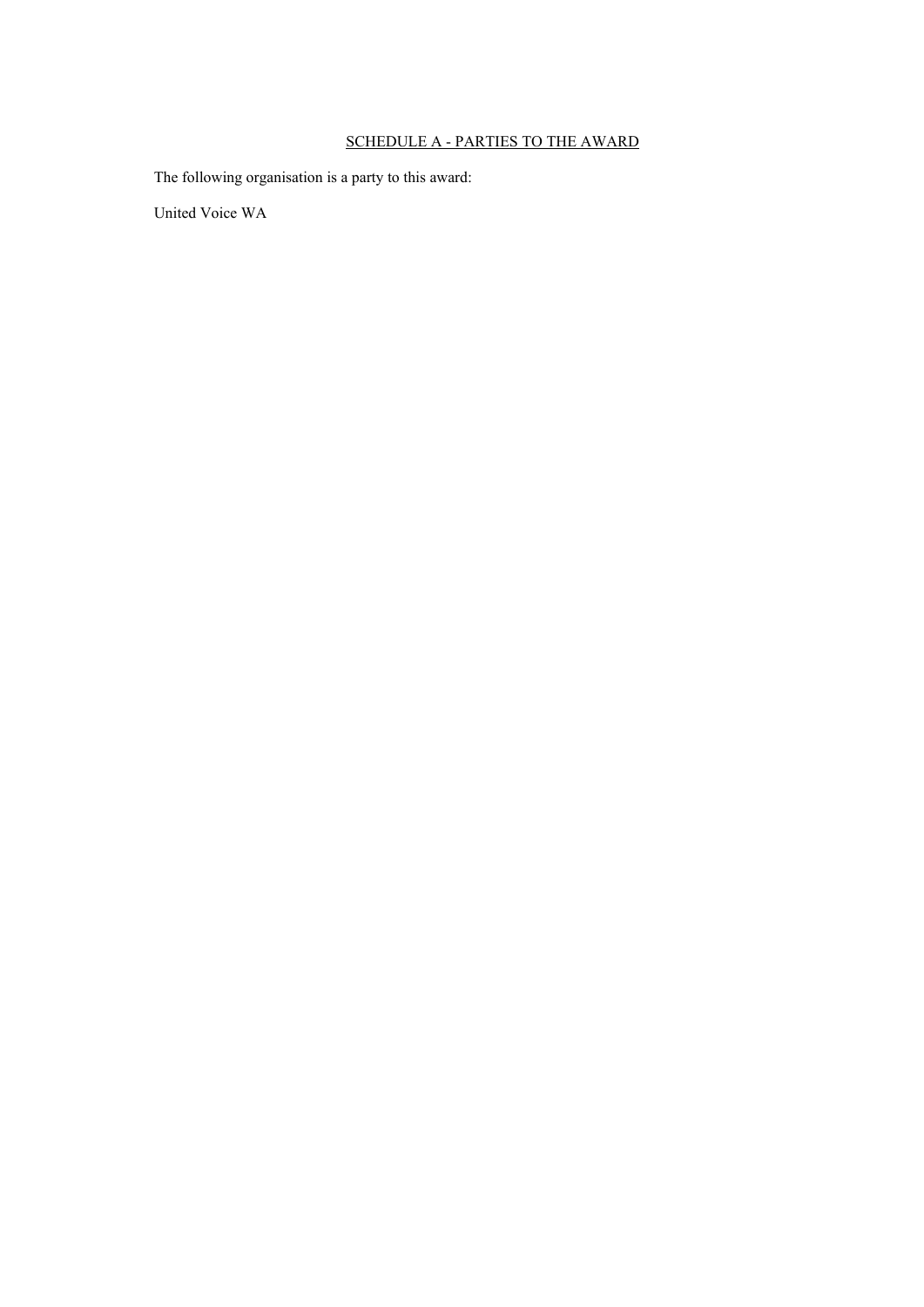#### SCHEDULE B - RESPONDENTS

Hon. Minister for Community Services 189 Royal Street EAST PERTH WA 6000

Hon. Minister for Health 189 Royal Street EAST PERTH WA 6000

Hon. Minister for Education 151 Royal Street EAST PERTH WA 6000

Hedland College Forrest Close SOUTH HEDLAND WA 6722

Karratha College Millstream Road KARRATHA WA 6714

Kalgoorlie College Cassidy Street KALGOORLIE WA 6430

Attorney General 30th Floor Allendale Square 77 St Georges Tce PERTH WA 6000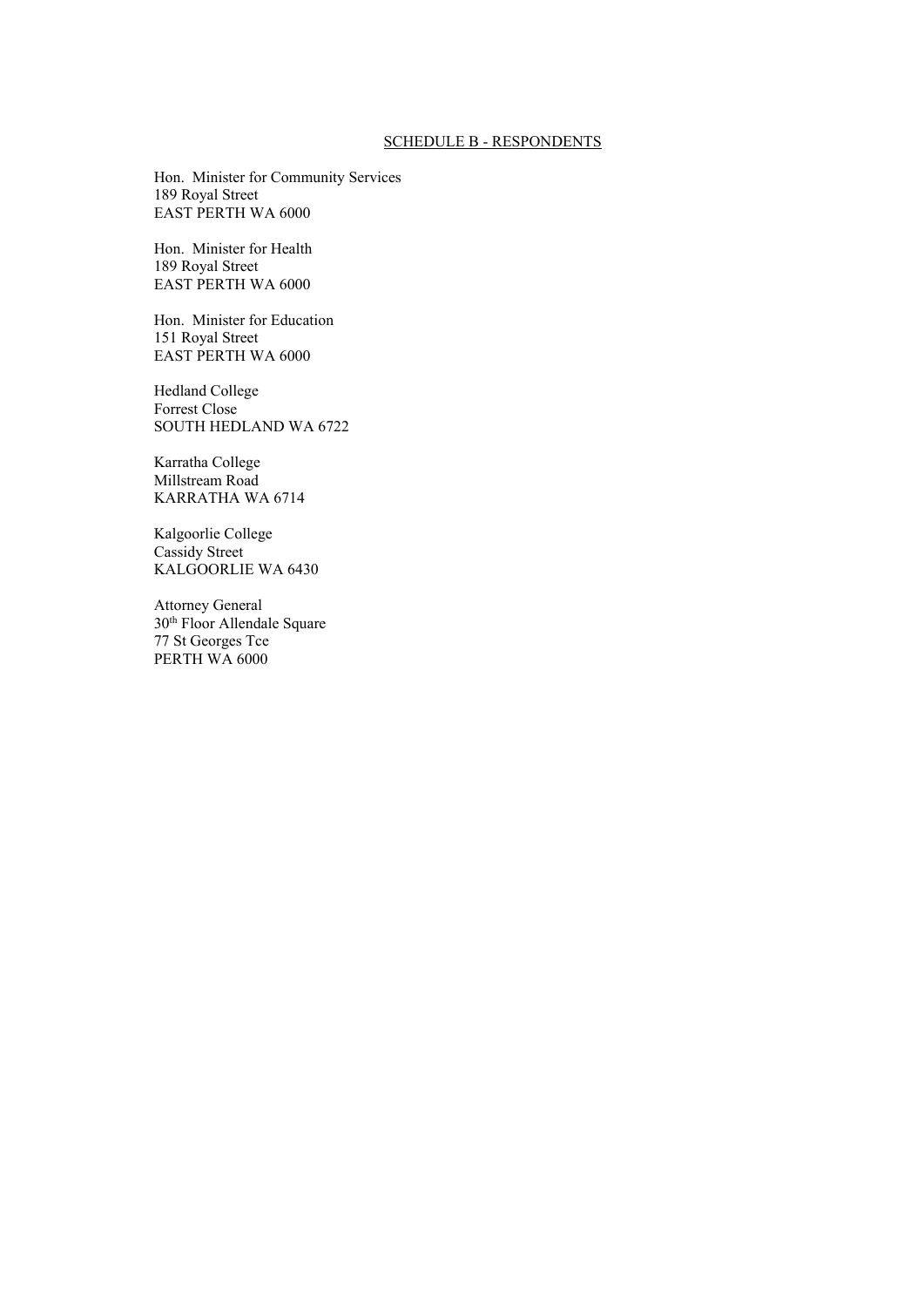# **VARIATIONRECORD**

| <b>CHILDREN'S SERVICES (GOVERNMENT) AWARD 1989</b> |                                               |                                              |                                     |                          |  |
|----------------------------------------------------|-----------------------------------------------|----------------------------------------------|-------------------------------------|--------------------------|--|
|                                                    |                                               |                                              | NO. A 29 & PSA A 29A OF 1985        |                          |  |
|                                                    |                                               |                                              | Delivered at 23/02/89 69 WAIG 1079. |                          |  |
|                                                    |                                               | Consolidated s93(6) 09/05/91 at 71 WAIG 1329 |                                     |                          |  |
|                                                    |                                               |                                              |                                     |                          |  |
| <b>CLAUSE</b><br>NO.                               | <b>EXTENT OF</b><br><b>VARIATION</b>          | <b>ORDER NO.</b>                             | <b>OPERATIVE</b><br><b>DATE</b>     | <b>GAZETTE REFERENCE</b> |  |
|                                                    |                                               |                                              |                                     |                          |  |
| 1. Title                                           |                                               |                                              |                                     |                          |  |
|                                                    |                                               |                                              |                                     |                          |  |
|                                                    | (1A. State Wage Principles)                   |                                              |                                     |                          |  |
|                                                    | Ins. Cl.                                      | 1752/91                                      | 31/01/92                            | 72 WAIG 191              |  |
|                                                    | Cl. & Title                                   | 1457/93                                      | 24/12/93                            | 74 WAIG 198              |  |
|                                                    | (1A. State Wage Principles December 1993)     |                                              |                                     |                          |  |
|                                                    | Cl. & Title                                   | 985/94                                       | 30/12/94                            | 75 WAIG 23               |  |
|                                                    | (1A. Statement of Principles December 1994)   |                                              |                                     |                          |  |
|                                                    | Cl. & Title                                   | 1164/95                                      | 21/03/96                            | 76 WAIG 911              |  |
|                                                    | (1A. Statement of Principles March 1996)      |                                              |                                     |                          |  |
|                                                    | Cl & Title                                    | 915/96                                       | 7/08/96                             | 76 WAIG 3368             |  |
|                                                    | (1A Statement of Principles - August 1996)    |                                              |                                     |                          |  |
|                                                    | Cl & Title                                    | 940/97                                       | 14/11/97                            | 77 WAIG 3177             |  |
|                                                    | (1A. Statement of Principles - November 1997) |                                              |                                     |                          |  |
|                                                    | Cl. & Title                                   | 757/98                                       | 12/06/98                            | 78 WAIG 2579             |  |
|                                                    | (1A. Statement of Principles - June, 1998)    |                                              |                                     |                          |  |
|                                                    | Del. Cl.                                      | 609/99                                       | 06/07/99                            | 79 WAIG 1847             |  |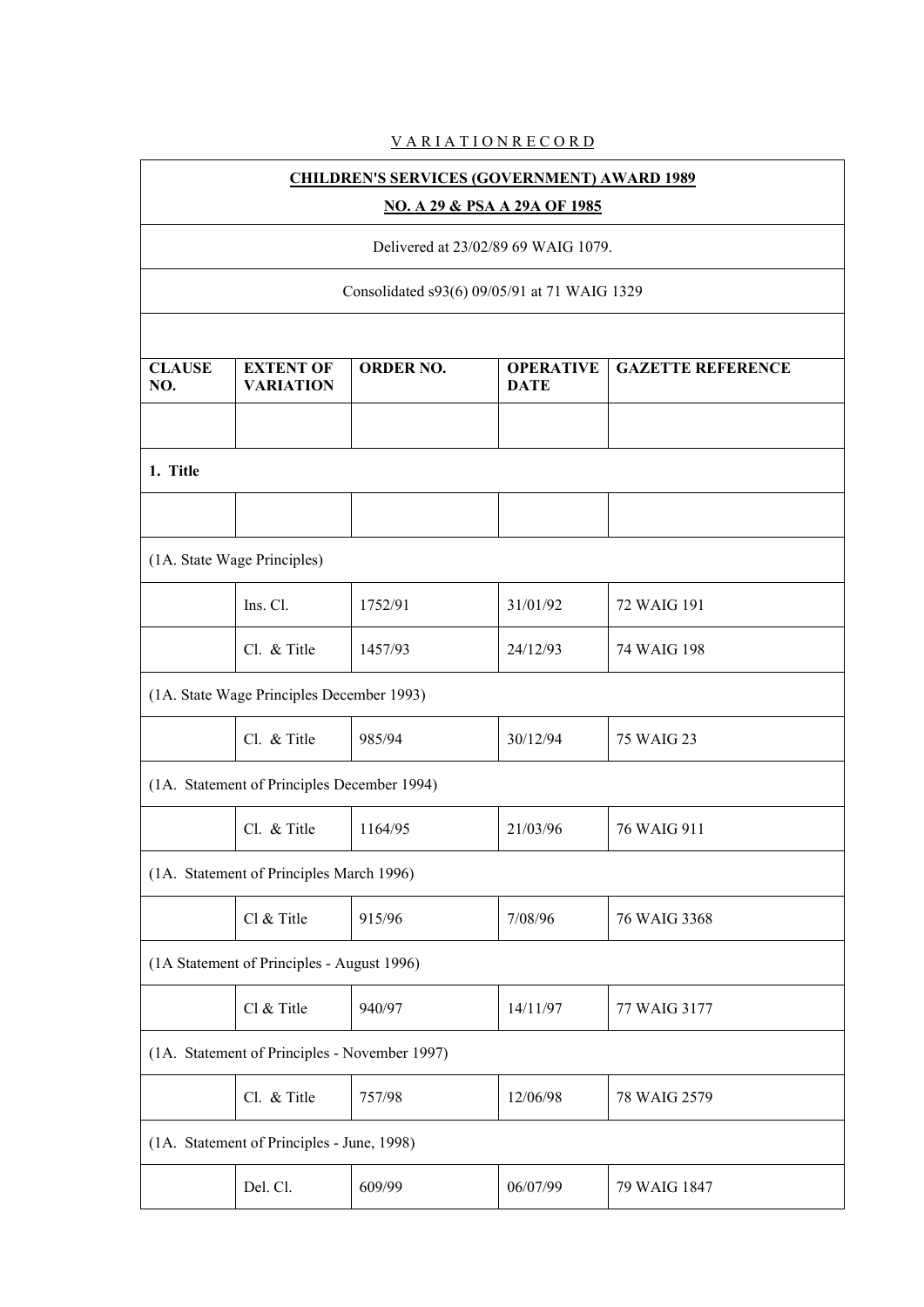| 1B. Minimum Adult Award Wage |         |          |                     |  |  |
|------------------------------|---------|----------|---------------------|--|--|
| Ins. 1B                      | 940/97  | 14/11/97 | 77 WAIG 3177        |  |  |
| Cl.                          | 1084/98 | 20/07/98 | 78 WAIG 3493        |  |  |
| Min. Wage<br>Rate & Text.    | 609/99  | 01/08/99 | 79 WAIG 1847        |  |  |
| Cl                           | 654/00  | 01/08/00 | 80 WAIG 3379        |  |  |
| Cl                           | 752/01  | 01/08/01 | 81 WAIG 1721        |  |  |
| Cl.                          | 797/02  | 01/08/02 | 82 WAIG 1369        |  |  |
| Cl.                          | 569/03  | 5/06/03  | 83 WAIG 1899        |  |  |
| (9)                          | 1197/03 | 1/11/03  | 83 WAIG 3537        |  |  |
| Cl                           | 570/04  | 4/06/04  | 84 WAIG 1521        |  |  |
| Cl.                          | 576/05  | 07/07/05 | 85 WAIG 2083 & 2249 |  |  |
| Cl.                          | 957/05  | 07/07/06 | 86 WAIG 1631 & 1777 |  |  |
| Cl.                          | 1/07    | 01/07/07 | 87 WAIG 1487 & 1648 |  |  |
| Cl                           | 115/07  | 01/07/08 | 88 WAIG 773 & 922   |  |  |
| Cl                           | 1/09    | 01/10/09 | 89 WAIG 735 & 1337  |  |  |
| Cl                           | 2/10    | 01/07/10 | 90 WAIG 568 & 836   |  |  |
| Cl                           | 2/11    | 01/07/11 | 91 WAIG 1008 & 1352 |  |  |
| Cl                           | 2/12    | 01/07/12 | 92 WAIG 1059        |  |  |
| Cl.                          | 1/13    | 01/07/13 | 93 WAIG 737         |  |  |
| Cl.                          | 1/14    | 01/07/14 | 94 WAIG 954         |  |  |
| Cl.                          | 1/15    | 01/07/15 | 95 WAIG 934         |  |  |
| Cl.                          | 1/16    | 01/07/16 | 96 WAIG 789         |  |  |
| Cl.                          | 1/17    | 01/07/17 | 97 WAIG 854         |  |  |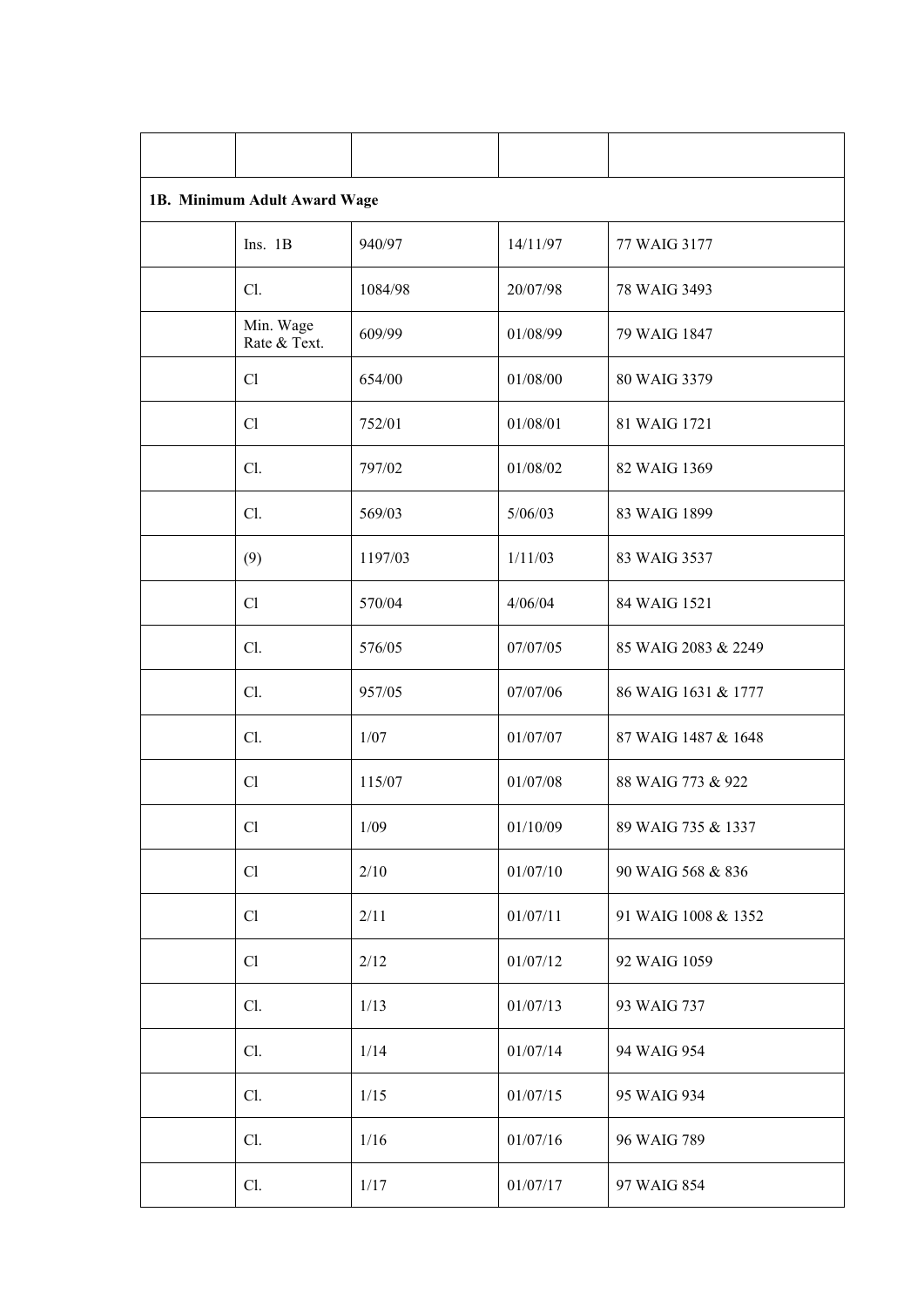|                   | Cl.                                    | 1/18                                                         | 01/07/18 | 98 WAIG 263 & 561 |
|-------------------|----------------------------------------|--------------------------------------------------------------|----------|-------------------|
|                   | Cl                                     | 1/19                                                         | 01/07/19 | 99 WAIG 509 & 883 |
|                   |                                        |                                                              |          |                   |
| 2. Arrangement    |                                        |                                                              |          |                   |
|                   | Ins cls.27 28 &<br>29                  | P20/90(R2)                                                   | 10/05/90 | 70 WAIG 1766      |
|                   | Ins. 1A                                | 1752/91                                                      | 31/01/92 | 72 WAIG 191       |
|                   | 17.                                    | 1039/92                                                      | 18/02/93 | 73 WAIG 570       |
|                   | Del. Appen.,<br>Ins. Sch A &<br>Sch. B | 539/93                                                       | 30/04/93 | 73 WAIG 1647      |
|                   | Cl.                                    | 1444/92                                                      | 27/05/93 | 73 WAIG 1542      |
|                   |                                        | (EDIT NOTE: Reference to Schedules A & B deleted by 1444/92) |          |                   |
|                   | Cl.                                    | 1444/92 corr.                                                | 27/05/93 | 73 WAIG 1917      |
|                   | 1A. Title                              | 1457/93                                                      | 24/12/93 | 74 WAIG 198       |
|                   | 1A. Title                              | 985/94                                                       | 30/12/94 | 75 WAIG 23        |
|                   | 1A. Title                              | 1164/95                                                      | 21/03/96 | 76 WAIG 911       |
|                   | 1A. Title                              | 915/96                                                       | 7/08/96  | 76 WAIG 3368      |
|                   | 1A                                     | 940/97                                                       | 14/11/97 | 77 WAIG 3177      |
|                   | Ins. 1B                                | 940/97                                                       | 14/11/97 | 77 WAIG 3177      |
|                   | 1A. Title                              | 757/98                                                       | 12/06/98 | 78 WAIG 2579      |
|                   | Del. 1A.                               | 609/99                                                       | 06/07/99 | 79 WAIG 1847      |
|                   |                                        |                                                              |          |                   |
| 3. Area and Scope |                                        |                                                              |          |                   |
|                   | Cl.                                    | 1444/92                                                      | 27/05/93 | 73 WAIG 1542      |
|                   |                                        |                                                              |          |                   |
| 4. Term           |                                        |                                                              |          |                   |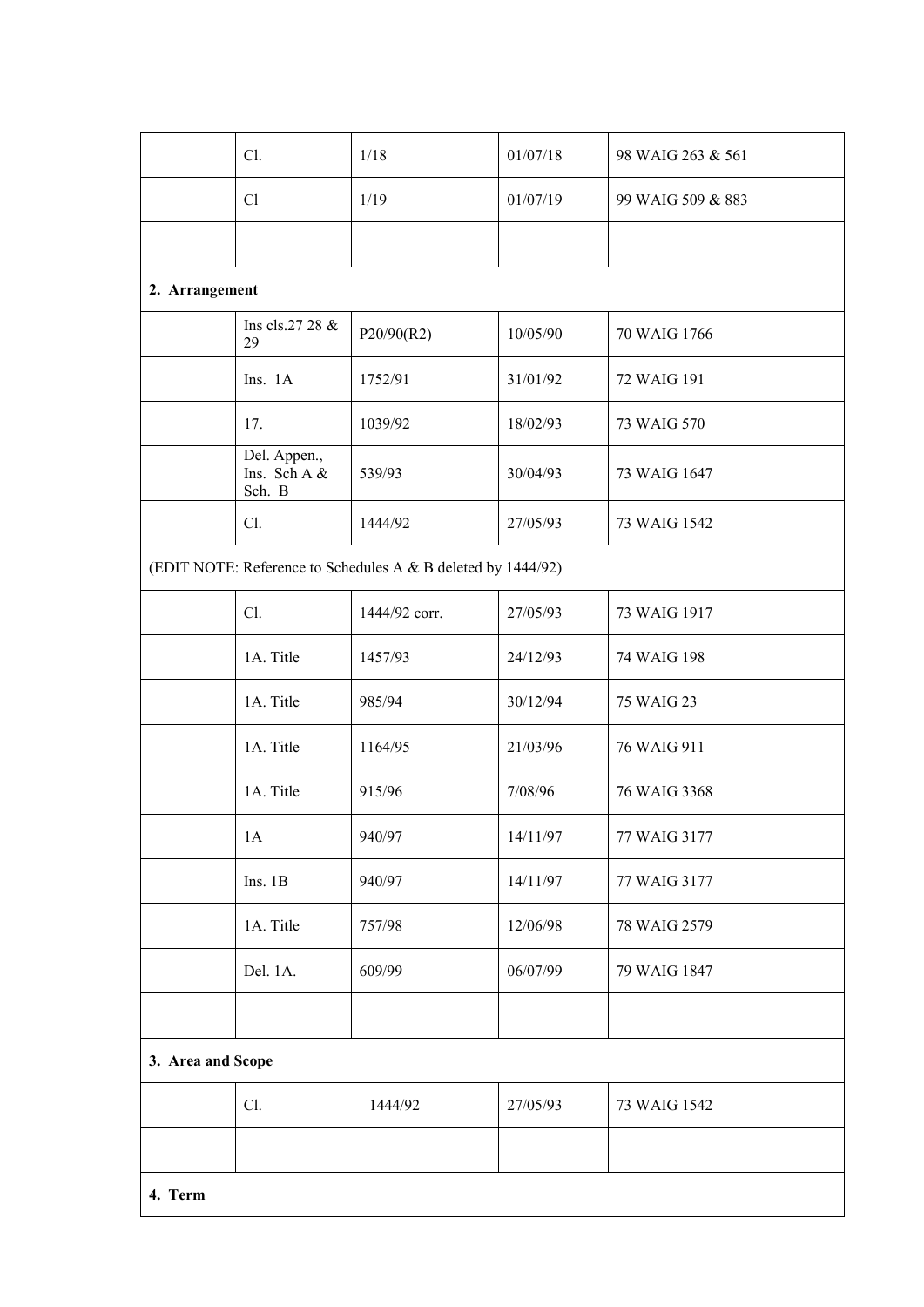| 5. Definitions         |                                                 |               |          |              |
|------------------------|-------------------------------------------------|---------------|----------|--------------|
|                        | "Child Care<br>Worker"<br>definition<br>altered | P20/90(R2)    | 10/05/90 | 70 WAIG 1766 |
|                        | Amend<br>Definitions                            | 1523/90       | 10/05/93 | 76 WAIG 159  |
|                        | Cl.                                             | 20/13         | 27/05/13 | 93 WAIG 505  |
|                        |                                                 |               |          |              |
| 6. Contract of Service |                                                 |               |          |              |
|                        | Ins. $(7)$                                      | 1444/92 corr. | 27/05/93 | 73 WAIG 1917 |
|                        |                                                 |               |          |              |
| 7. Hours of Work       |                                                 |               |          |              |
|                        |                                                 |               |          |              |
|                        | 8. Part Time and Casual Employees               |               |          |              |
|                        | (3)                                             | 1444/92       | 27/05/93 | 73 WAIG 1542 |
|                        |                                                 |               |          |              |
| 9. Meal Breaks         |                                                 |               |          |              |
|                        |                                                 |               |          |              |
| 10. Overtime           |                                                 |               |          |              |
|                        | $(4)(a)$ amounts<br>only                        | P20/90(R2)    | 10/05/90 | 70 WAIG 1766 |
|                        | (4)(a)                                          | 1444/92       | 27/05/93 | 73 WAIG 1542 |
|                        | Rates - $(4)$                                   | 1390/96       | 12/11/96 | 77 WAIG 236  |
|                        | (4)(a)                                          | 675/00        | 24/11/00 | 80 WAIG 5513 |
|                        | (4)(a)                                          | 1052/01       | 7/1/02   | 82 WAIG 226  |
|                        | (4)(a)                                          | 1000/02       | 28/01/03 | 83 WAIG 467  |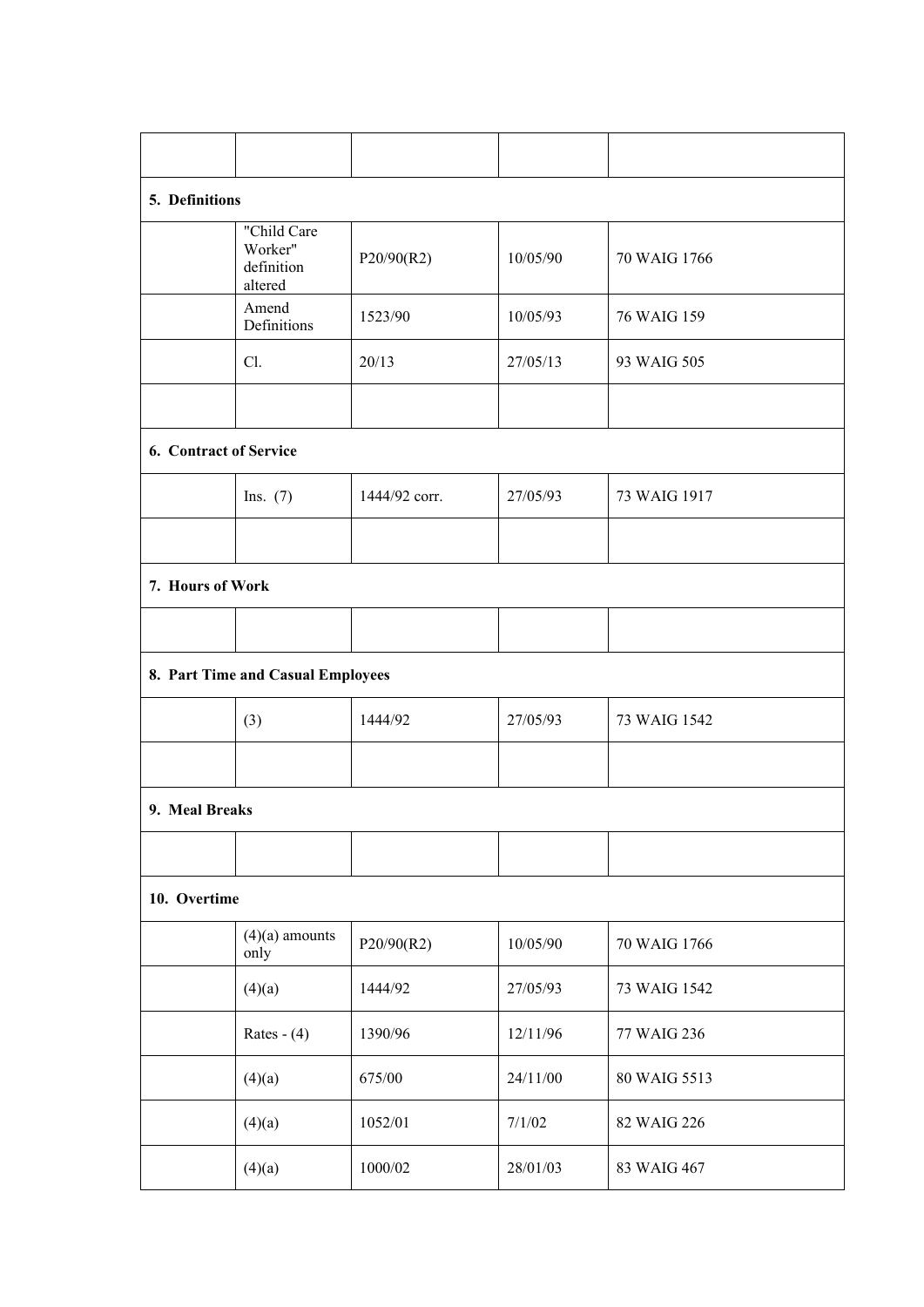| (4)(a)                         | 620/03     | 11/3/05                                                               | 85 WAIG 1017 |
|--------------------------------|------------|-----------------------------------------------------------------------|--------------|
| (4)(a)                         | 149/06     | 02/04/07                                                              | 87 WAIG 615  |
| (4)(a)                         | 88/08      | 19/11/08                                                              | 88 WAIG 2259 |
| (4)(a)                         | 20/13      | 27/05/13                                                              | 93 WAIG 505  |
|                                |            |                                                                       |              |
| 11. Public Holidays            |            |                                                                       |              |
|                                |            |                                                                       |              |
| 12. Annual Leave               |            |                                                                       |              |
| (8)                            | 771/89     | 03/08/89                                                              | 69 WAIG 2704 |
| (1)                            | 1393/89(R) | 10/10/89                                                              | 69 WAIG 3517 |
| Ins preamble                   | P20/90(R2) | 10/05/90                                                              | 70 WAIG 1766 |
| Preamble                       | 1444/92    | 27/05/93                                                              | 73 WAIG 1542 |
| Del(1)<br>Ins $(1)(a)$ & $(b)$ | 20/13      | 27/05/13                                                              | 93 WAIG 505  |
|                                |            |                                                                       |              |
| 13. Sick Leave                 |            |                                                                       |              |
|                                |            |                                                                       |              |
| 14. Long Service Leave         |            |                                                                       |              |
|                                |            |                                                                       |              |
|                                |            |                                                                       |              |
| Del. Cl.                       | 1444/92    | 27/05/93                                                              | 73 WAIG 1542 |
|                                |            |                                                                       |              |
|                                |            |                                                                       |              |
| Ins. Cl.                       | 1444/92    | 27/05/93                                                              | 73 WAIG 1542 |
|                                |            |                                                                       |              |
|                                |            | (15. Leave to Attend Union Business)<br>15. Conditions and Allowances |              |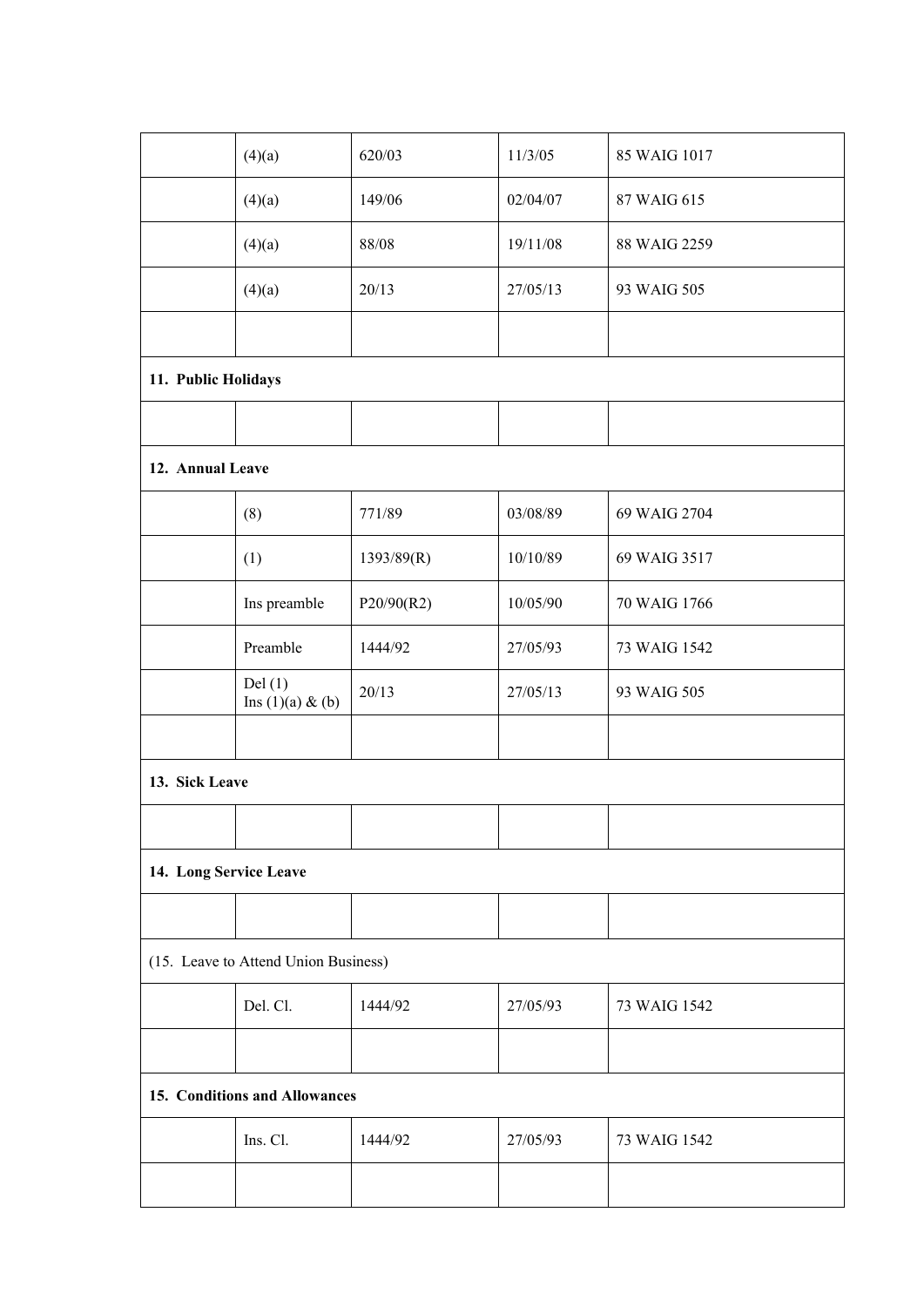| (16. Trade Union Training Leave) |                                                         |            |          |              |  |
|----------------------------------|---------------------------------------------------------|------------|----------|--------------|--|
|                                  | Del. Cl.                                                | 1444/92    | 27/05/93 | 73 WAIG 1542 |  |
|                                  |                                                         |            |          |              |  |
| (17. Maternity Leave)            |                                                         |            |          |              |  |
|                                  | Del. Cl.                                                | 1039/92    | 18/02/93 | 73 WAIG 570  |  |
| (17. Parental Leave)             |                                                         |            |          |              |  |
|                                  | Ins. Cl.                                                | 1039/92    | 18/02/93 | 73 WAIG 570  |  |
|                                  | Del. Cl.                                                | 1444/92    | 27/05/93 | 73 WAIG 1542 |  |
|                                  |                                                         |            |          |              |  |
|                                  | (18. Compassionate Leave)                               |            |          |              |  |
|                                  | Del. Cl.                                                | 1444/92    | 27/05/93 | 73 WAIG 1542 |  |
|                                  |                                                         |            |          |              |  |
| (19. Salaries and Wages)         |                                                         |            |          |              |  |
|                                  | Preamble<br>(includes<br>commitment)                    | 771/89     | 03/08/89 | 69 WAIG 2704 |  |
|                                  | Cl.                                                     | 1393/89(R) | 10/10/89 | 69 WAIG 3517 |  |
|                                  | $(1)$ to $(5)$                                          | P20/90(R2) | 10/05/90 | 70 WAIG 1766 |  |
|                                  | Cl. & title                                             | 1444/92    | 27/05/93 | 73 WAIG 1542 |  |
|                                  |                                                         |            |          |              |  |
| 16. Salaries and Wages           |                                                         |            |          |              |  |
|                                  | Cl                                                      | 1557/93    | 27/05/94 | 74 WAIG 2365 |  |
|                                  | Cl.                                                     | 1122/94    | 16/06/95 | 75 WAIG 2322 |  |
|                                  | Del $(2)-(4)$ &<br>Ins. $(2)-(15)$                      | 1523/90    | 10/05/93 | 76 WAIG 159  |  |
|                                  | $(2)-(7);$<br>Renumb (8)-<br>$(15)$ as $(9)$ -<br>(16); |            |          |              |  |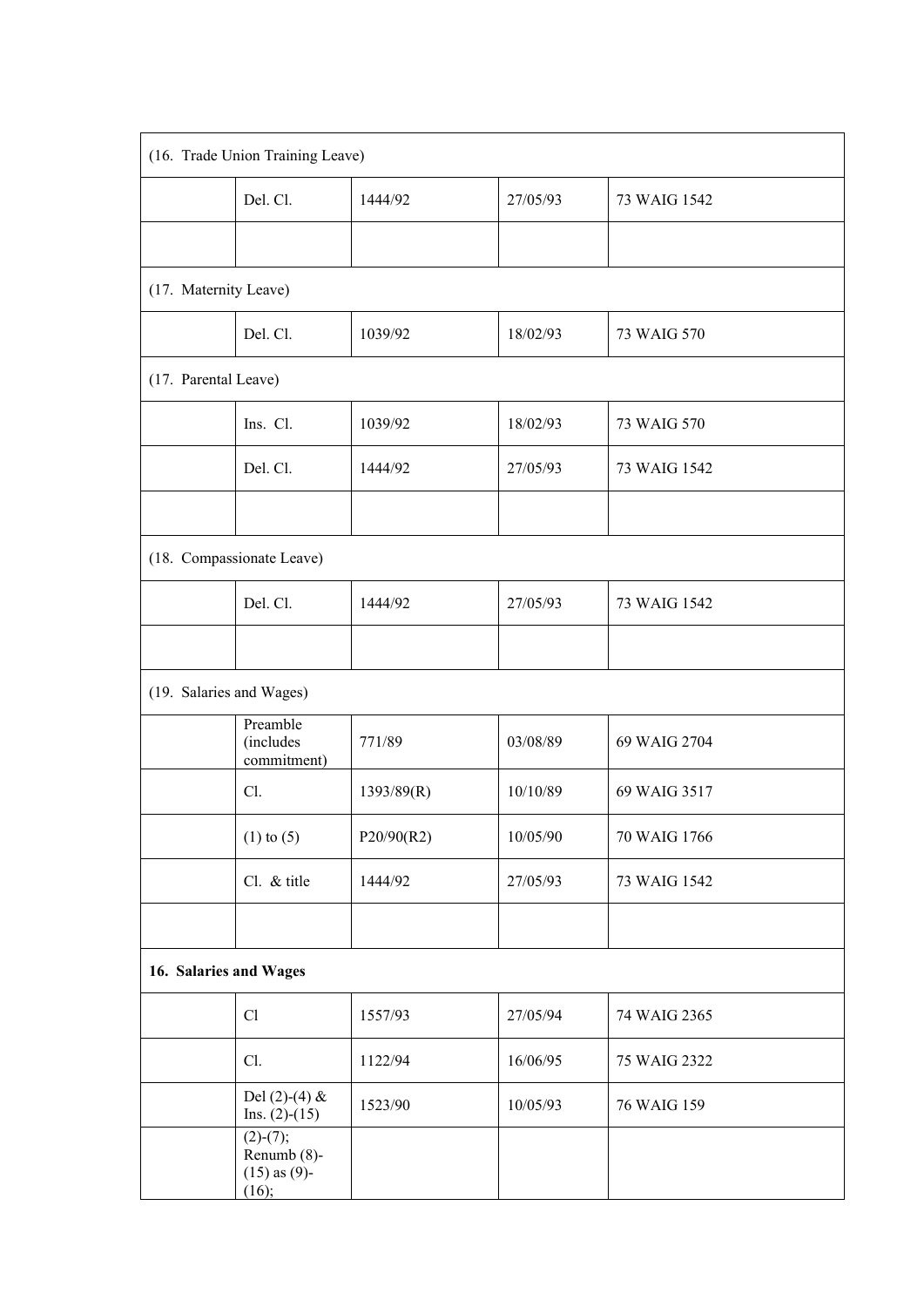| Delete tables<br>following $(16)$<br>needs<br>correcting<br>order to vary<br>$(9)(b)$ ie.<br>should be<br>$(10)(b)$ as<br>clause was<br>renumbered | 1349, 1350, 1351/95<br>& 1523B/90  | 12/04/96 | 76 WAIG 1290        |
|----------------------------------------------------------------------------------------------------------------------------------------------------|------------------------------------|----------|---------------------|
| Del. $(2)-(7)$ &<br>Ins.(2) & (3);<br>Renumber exist<br>$(8)-(16)$ as $(4)$ -<br>(12)                                                              | 1349B, 1350, 1351/95<br>& 1523B/90 | 01/04/96 | 76 WAIG 1292        |
| Corr. Order                                                                                                                                        | 1349B, 1350 etc                    | 01/04/96 | 76 WAIG 2501        |
| Del. $(1), (2)$ & $(3)$<br>& Ins.(1)&(2);<br>Renumber (4)-<br>$(10)$ as $(3)-(9)$<br>Del.(11);<br>Ins.(10) & (11)                                  | 324/96                             | 16/06/96 | 76 WAIG 3736        |
| Rates & Ins.<br>Text                                                                                                                               | 940/97                             | 14/11/97 | 77 WAIG 3177        |
| Date $(2)$                                                                                                                                         | 940/97                             | 14/11/97 | 77 WAIG 3177        |
| $(2)(a)-(f);$ ins.<br>$(11)$ ; renum.<br>$(11)$ & $(12)$ as<br>$(12)$ & $(13)$                                                                     | 1084/98                            | 20/07/98 | 78 WAIG 3493        |
| Rates $(2)(a)$ -<br>(d), (f); (11)<br>text.                                                                                                        | 609/99                             | 01/08/99 | 79 WAIG 1847        |
| Cl                                                                                                                                                 | 654/00                             | 01/08/00 | 80 WAIG 3379        |
| Cl                                                                                                                                                 | 752/01                             | 01/08/01 | 81 WAIG 1721        |
| $(a-d)$ & $(f)$                                                                                                                                    | 797/02                             | 01/08/02 | 82 WAIG 1369        |
| Cl.                                                                                                                                                | 569/03                             | 5/06/03  | 83 WAIG 1899 & 2062 |
| Cl                                                                                                                                                 | 570/04                             | 4/06/04  | 84 WAIG 1521 & 1638 |
| Cl.                                                                                                                                                | 576/05                             | 07/07/05 | 85 WAIG 2083 & 2249 |
| Cl.                                                                                                                                                | 957/05                             | 07/07/06 | 86 WAIG 1631 & 1777 |
| Cl.                                                                                                                                                | 1/07                               | 01/07/07 | 87 WAIG 1487 & 1648 |
| Cl                                                                                                                                                 | 115/07                             | 01/07/08 | 88 WAIG 773 & 922   |
| Cl                                                                                                                                                 | 1/09                               | 01/10/09 | 89 WAIG 735 & 1337  |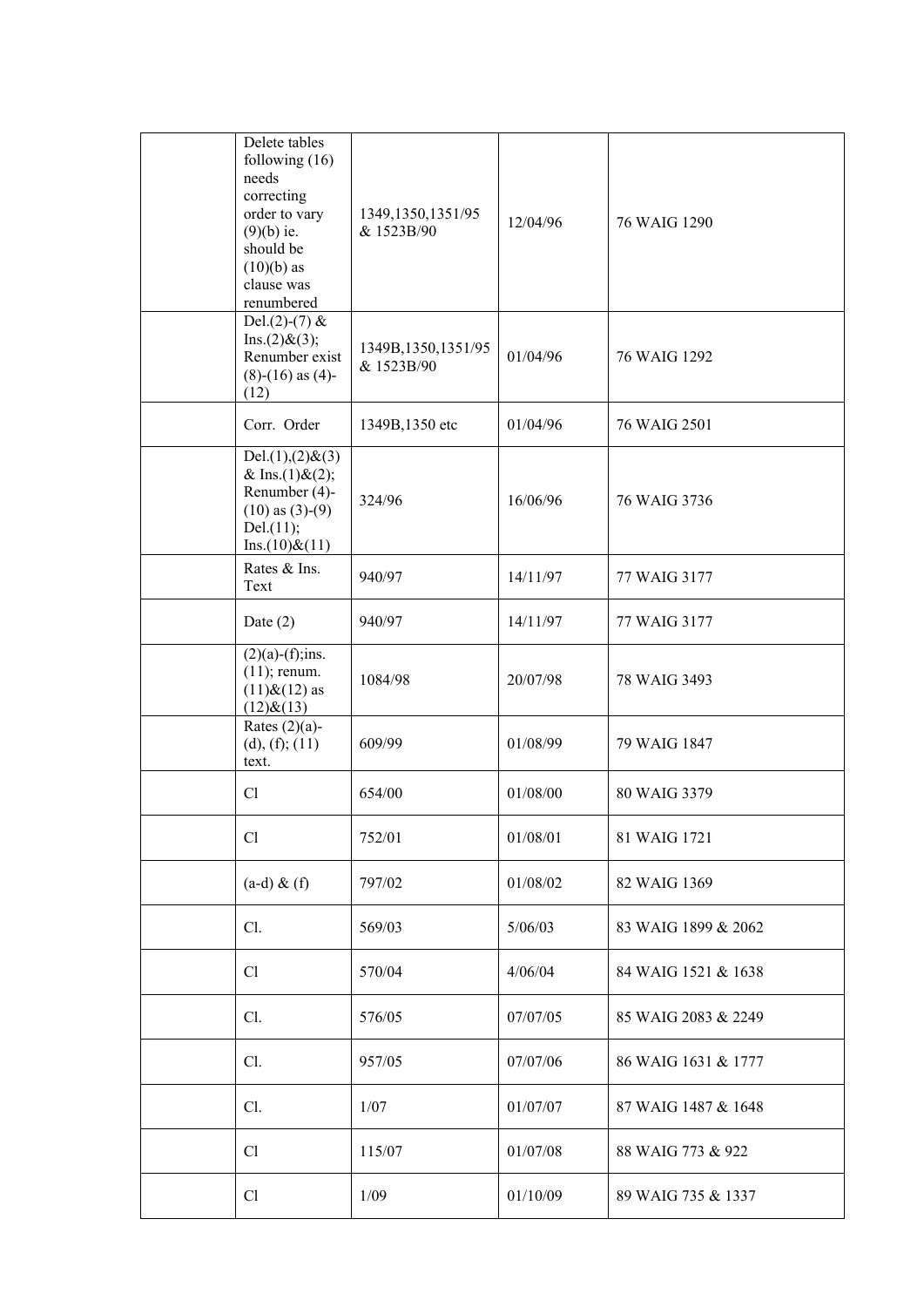|                                        | Cl                            | 2/10    | 01/07/10 | 90 WAIG 568 & 836   |  |  |
|----------------------------------------|-------------------------------|---------|----------|---------------------|--|--|
|                                        | Cl                            | 2/11    | 01/07/11 | 91 WAIG 1008 & 1352 |  |  |
|                                        | Cl                            | 2/12    | 01/07/12 | 92 WAIG 1059        |  |  |
|                                        | Cl.                           | 1/13    | 01/07/13 | 93 WAIG 737         |  |  |
|                                        | Cl.                           | 1/14    | 01/07/14 | 94 WAIG 954         |  |  |
|                                        | Cl.                           | 1/15    | 01/07/15 | 95 WAIG 934         |  |  |
|                                        | Cl.                           | 1/16    | 01/07/16 | 96 WAIG 789         |  |  |
|                                        | Cl.                           | 1/17    | 01/07/17 | 97 WAIG 854         |  |  |
|                                        | Cl.                           | 1/18    | 01/07/18 | 98 WAIG 263 & 561   |  |  |
|                                        | Cl                            | 1/19    | 01/07/19 | 99 WAIG 509 & 883   |  |  |
|                                        |                               |         |          |                     |  |  |
| (20. District Allowances)              |                               |         |          |                     |  |  |
|                                        | (6)                           | 279/89  | 01/01/89 | 69 WAIG 2297        |  |  |
|                                        | Gen/Ord. -<br>Dist.All. table | 241/91  | 01/01/90 | 78 WAIG 3493        |  |  |
|                                        | Corrected<br>Order            | 241/91  | 01/01/90 | 71 WAIG 2007        |  |  |
|                                        | Gen/Ord. -<br>Dist.All. table | 280/91  | 01/01/91 | 78 WAIG 3493        |  |  |
|                                        | Corrected<br>Order            | 280/91  | 01/01/91 | 71 WAIG 2007        |  |  |
|                                        | Consolidated                  | s93(6)  | 09/05/91 | 71 WAIG 1329        |  |  |
|                                        | Del. Cl.                      | 1444/92 | 27/05/93 | 73 WAIG 1542        |  |  |
|                                        |                               |         |          |                     |  |  |
| (21. Payment of Salaries and Wages)    |                               |         |          |                     |  |  |
|                                        | Del. Cl.                      | 1444/92 | 27/05/93 | 73 WAIG 1542        |  |  |
|                                        |                               |         |          |                     |  |  |
| (22. Deduction of Union Subscriptions) |                               |         |          |                     |  |  |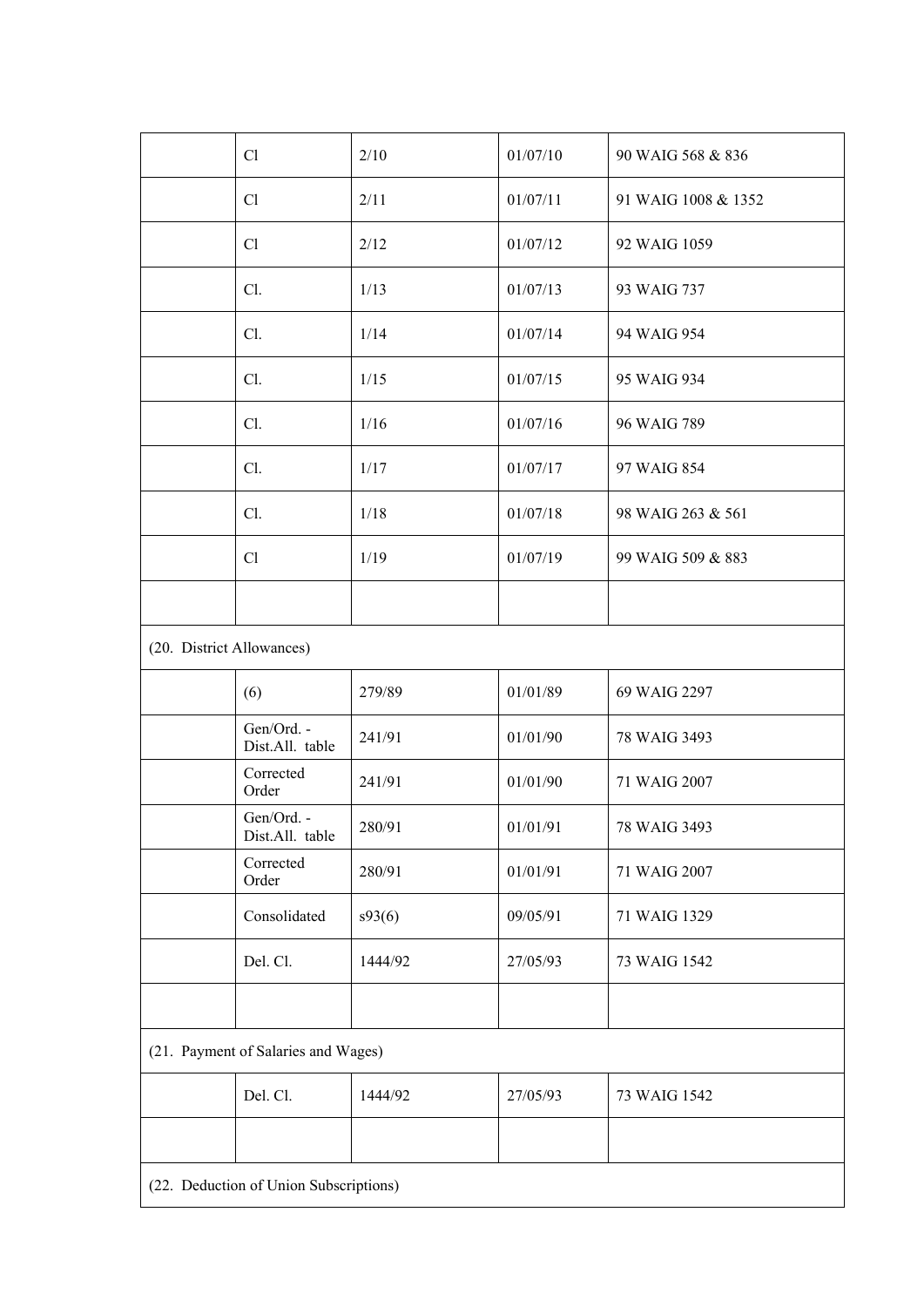|                                    | Del. Cl.    | 1444/92    | 27/05/93 | 73 WAIG 1542 |  |  |  |
|------------------------------------|-------------|------------|----------|--------------|--|--|--|
|                                    |             |            |          |              |  |  |  |
| (23. Right of Entry)               |             |            |          |              |  |  |  |
|                                    | Del. Cl.    | 1444/92    | 27/05/93 | 73 WAIG 1542 |  |  |  |
|                                    |             |            |          |              |  |  |  |
| (24. Posting of Award)             |             |            |          |              |  |  |  |
|                                    | Del. Cl.    | 1444/92    | 27/05/93 | 73 WAIG 1542 |  |  |  |
|                                    |             |            |          |              |  |  |  |
| (25. Time and Salary/Wages Record) |             |            |          |              |  |  |  |
|                                    | Del. Cl.    | 1444/92    | 27/05/93 | 73 WAIG 1542 |  |  |  |
|                                    |             |            |          |              |  |  |  |
| (26. College Vacation Periods)     |             |            |          |              |  |  |  |
|                                    | Cl.         | P20/90(R2) | 10/05/90 | 70 WAIG 1767 |  |  |  |
|                                    | Cl. & title | 1444/92    | 27/05/93 | 73 WAIG 1542 |  |  |  |
|                                    |             |            |          |              |  |  |  |
| 17. College Vacation Periods       |             |            |          |              |  |  |  |
|                                    | Preamble    | 1444/92    | 27/05/93 | 73 WAIG 1542 |  |  |  |
|                                    |             |            |          |              |  |  |  |
| (27. Introduction of Change)       |             |            |          |              |  |  |  |
|                                    | Ins. cl.    | P20/90(R2) | 10/05/90 | 70 WAIG 1767 |  |  |  |
|                                    | Del. Cl.    | 1444/92    | 27/05/93 | 73 WAIG 1542 |  |  |  |
|                                    |             |            |          |              |  |  |  |
| (28. Award Modernisation)          |             |            |          |              |  |  |  |
|                                    | Ins. cl.    | P20/90(R2) | 10/05/90 | 70 WAIG 1768 |  |  |  |